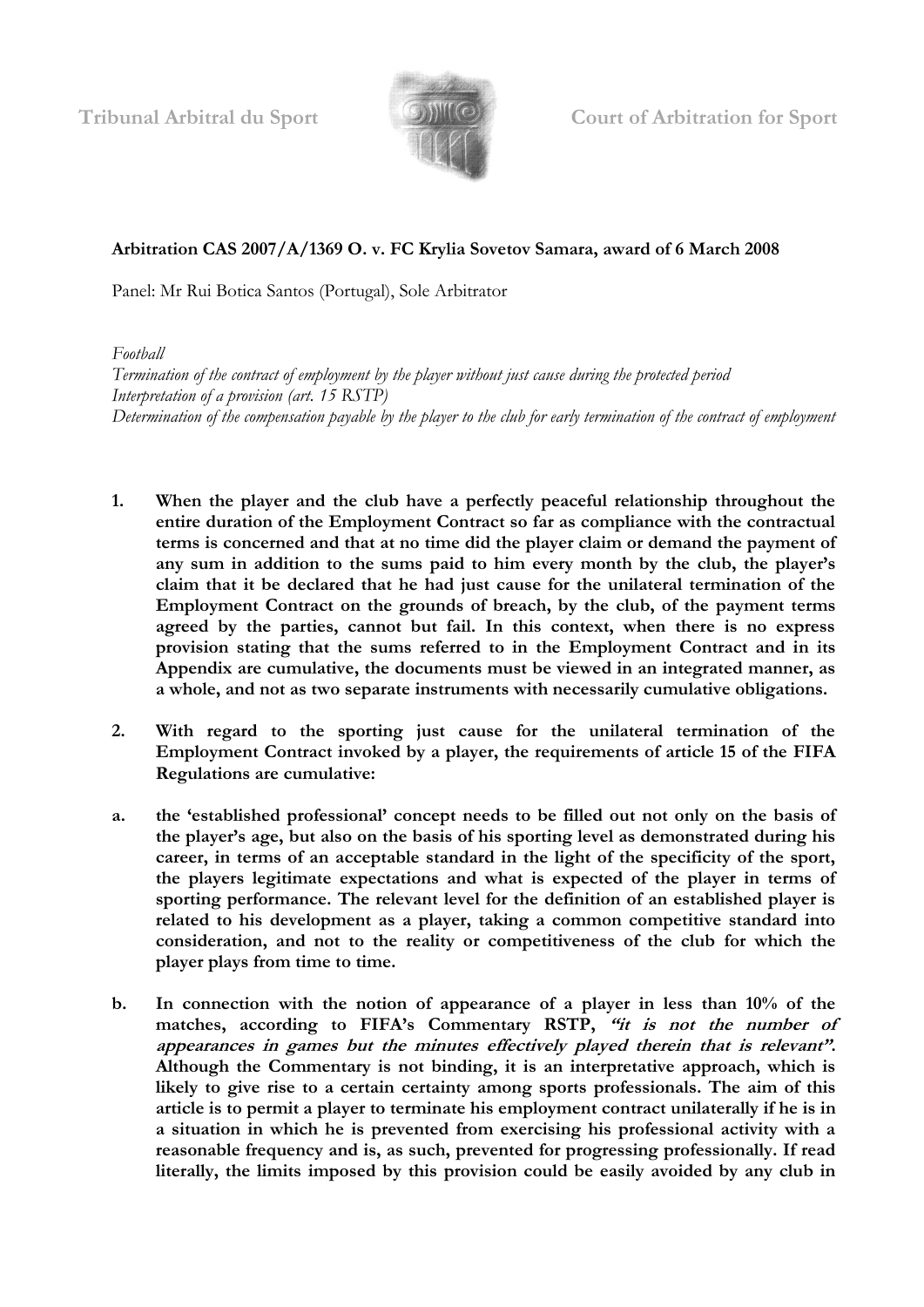**relation to any player, for this it would suffice to put the player on the field in 10% of its official games, while only allowing him to play for 1 minute in each of these matches. Notwithstanding the letter of the law, the meaning of the provision is that actual time played rather than the number of games should be considered.** 

- **c. Even when the player's personal circumstances justify his intention to leave the club, the player should, in some way, during the season, have manifested his discontent with the way he was being treated by the club, i.e. the fact that he was little used in first team games.**
- **3. The CAS Panel evaluates the facts found to have been proved and the aggravating and mitigating factors. When mitigating circumstances have been proved such as the club contribution to the cause of the player's discontent and to his decision to leave the club, as it did not allow him to play regularly in competitions, which circumstance is capable of amounting to the frustration of a legitimate expectation on the part of the player, given his professional history, the CAS should consider that the compensation due to the club by the player could be evaluated as not exceeding the unamortised portion of the investment made by the club with regard to the transfer of the player to its team.**

O. (the "Appellant" or the "Player") is a professional football player, who was born in Nigeria in 1984 and is of Nigerian nationality.

The FC Krylia Sovetov Samara (the "Respondent" or the "Club") is a football club with its registered office in Samara, Russia and a member of the Russian Football Union (RFU), which is in turn a member of the Fédération Internationale de Football Association (FIFA).

This appeal was filed by the Player against the decision rendered by FIFA Dispute Resolution Chamber on 10 August 2007 in favour of the Club (the "DRC Decision").

On 20 August 2004, the Player was transferred from the Bulgarian Club PFC Levski Sofia to the Club. On the same date, the Player and the Club signed an employment contract, for a fixed term, valid until 31 December 2008 (the "Employment Contract").

The transfer fee regarding the transfer of the Player from the Bulgarian Club PFC Levski Sofia to the Club was USD 550,000, plus value added tax of USD 83,898, as per clauses 2.1 and 2.4 of the transfer contract. The said sum includes compensation for preparing, training and improving the skills of the Player.

On 20 August 2004, the Parties also signed appendix 1 to the Employment Contract for the purpose of *"(…) regulating the contents of Article 7 of the labour contract, dated August 2004"* (the "Appendix of the Employment Contract").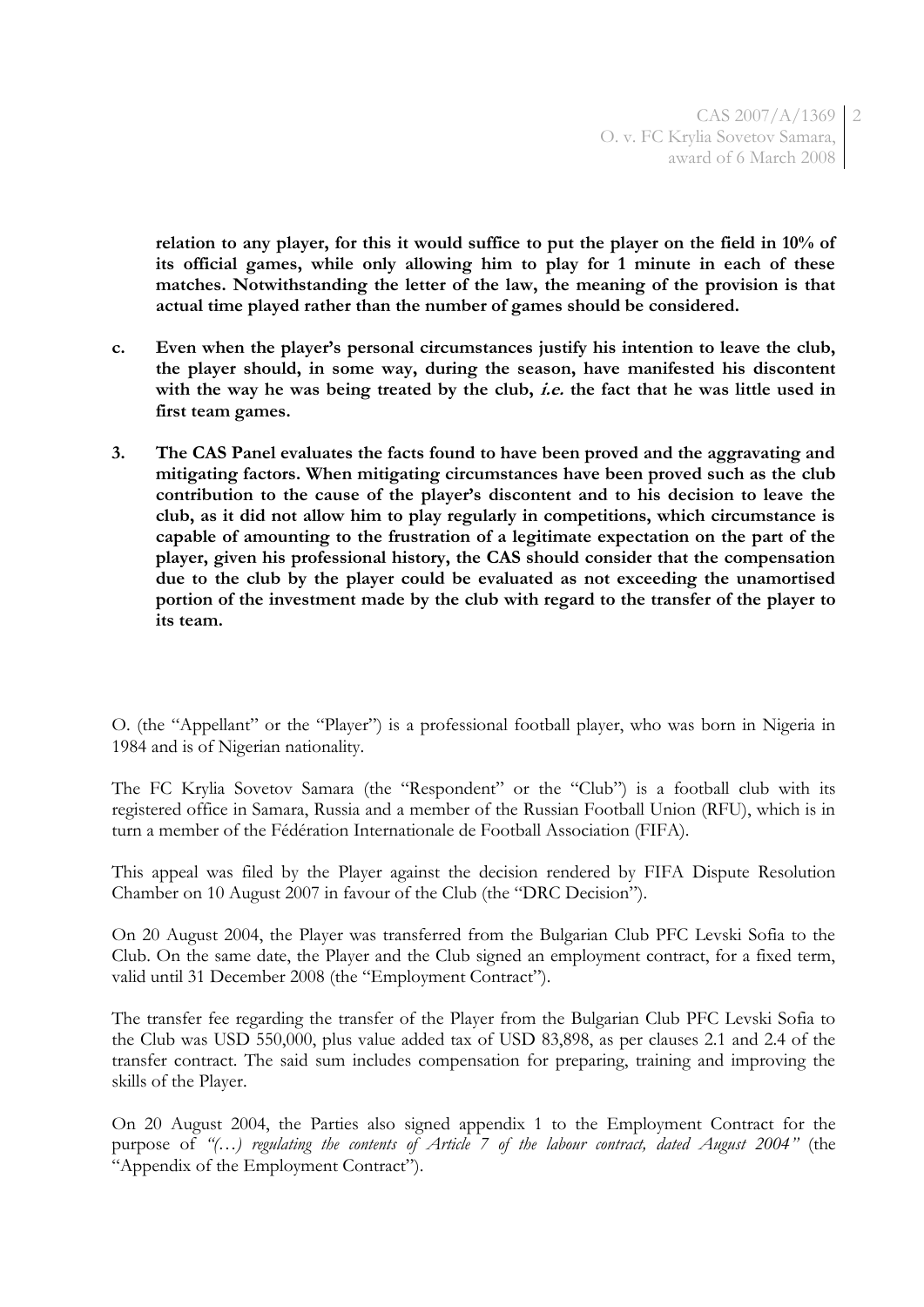CAS 2007/A/1369 3 O. v. FC Krylia Sovetov Samara, award of 6 March 2008

Article 6 of the Employment Contract stipulates that the Player's monthly salary shall be USD 9.000, payable in the Russian roubles according to the rate of the Central Bank of the Russian Federation on the payment day.

Article 7 of the Employment Contract stipulates a clause related to «*special conditions*», in which is stated that "*The special conditions shall be agreed upon by the Parties in Appendix 1 to this labour contract dated 20 August 2004*"; and the Appendix of the Employment Contract states the following:

*"Article 7 «Special conditions»*

- *1. The Club shall pay the Player and advance payment of his salary in the amount of USD 265.000 (two hundred and sixty-five thousand US dollars) in 13 instalments,*
- *2. The Club shall pay the Player a monthly payment of: 2004 – USD 9.000 (...) 2005 – USD 11.000 (...) 2006 – USD 12.500 (...) 2007 – USD 14.500 (...) 2008 – USD 17.000 (...)*
- *3. At the end of each calendar year the Club shall make a compensation of the Player's accommodation expenses in the amount of USD 1.000 (one thousand US dollars) per month for the period from March till November for each year of the contract validity.*
- *4. In June 2005 the Club shall make a compensation of the Player's expenses on a car in the amount of USD 3.500 (three thousand and five hundred US dollars).*
- *5. At the end of each calendar year the Club shall make a compensation of the Player's air ticket expenses on two (2) air tickets, twice (2) a year to Nigeria.*
- *6. The present Appendix I is an inseparable part of the labour contract, dated 20.08.04, signed in Samara and having two copies of the same juridical power, one copy for each Party.*
- *(…)".*

On 25 September 2006, the Player signed a two-year representation contract with the Player's agent Mr. Georgi Petrov Gradev (the "Player's Agent").

On 7 November 2006, the Player's Agent contacted the Club in order to organise the transfer of the Player to *"France or another country from Western Europe"* (cf. fax of the Player's Agent to the Club dated 7 November 2006, filed as document 1 of the Club's answer).

On 27 November 2006, all the Club's players, including the Player, left for holidays (winter break) and were asked to return to the Club by 8 January 2007 for the first training camp of the season.

On 27 November 2006, the Player's Agent sent a letter to FIFA Players' Status Committee, via the Bulgarian Football Union (BFU) stating mainly: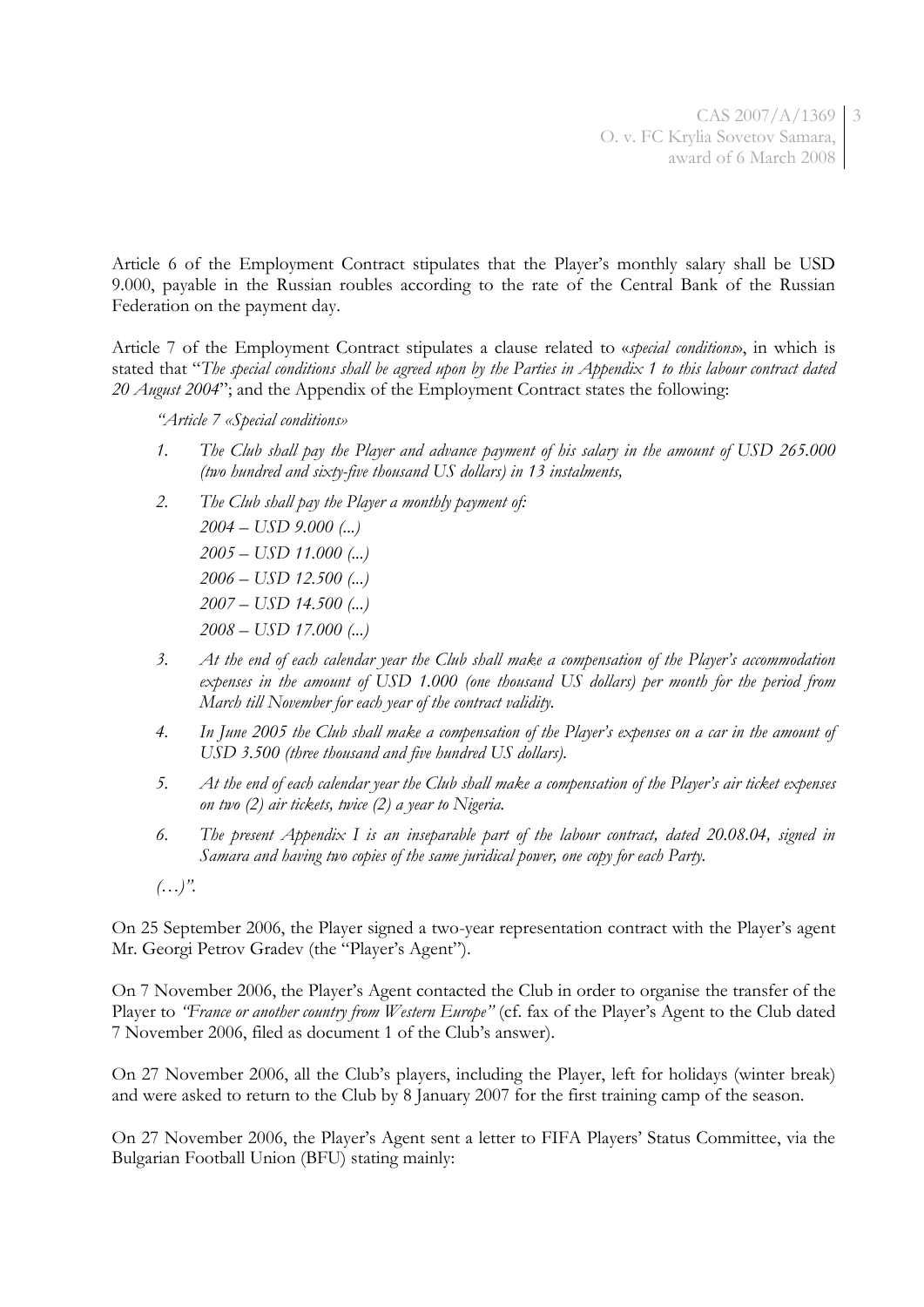*"In the quality of exclusive representative of the Nigerian football player [O.] by the means of FIFA Player's Agents Regulations and FIFA Status and Transfer Regulations, I would like to request termination of the labour contract between the Russian football club FC Krylia Sovetov Samara and my client on the grounds of sporting just cause (FIFA Status and Transfer Regulations – Chapter IV, art. 15).*

*My client [O.] has participated in the following Official Matches of FC Krylia Sovetov during the course of the whole 2006 Season (March – November 2006):*

| Krylia Sovetov – Dinamo    | 64 min.         | 05-March-2006     | $\mathcal{L}$ up |
|----------------------------|-----------------|-------------------|------------------|
| Lokomotiv – Krylia Sovetov | 45 min.         | 19-March-2006     | Championship     |
| Krylia Sovetov – Rubin     | 45 <i>min</i> . | 27-March-2006     | Championship     |
| Kuban – Krylia Sovetov     | 44 min.         | 20-September-2006 | $\mathcal{L}$ up |
| TOTAL:                     | 198 min         | 2006 Season       |                  |

*FC Krylia Sovetov has participated in 30 Championship matches (2700 min. in the total) and 4 Cup matches (390 min. in total – the 2nd match with Dinamo had extra time, so it lasted 120 min.) in 2006 Season. That is total duration of 3090 min. That is to show that my client TEMILE has participated in less than 10% of the Official Matches in which his club has been involved this season.*

*That is why, I would like to kindly ask you to accept my client's request for termination of his labour contract with FC Krylia Sovetov through sporting just cause. I am depositing that application only one day after the last match of the season, which was played yesterday (26-November-2006) in order to comply with the standing order of FIFA to request termination of contract through sporting just cause in the 15 days period following the last Offical Match of the Season of his present club.*

*Furthermore, I would like to ask the FIFA Player's Status Committee to impose an order upon FC Krylia Sovetov to pay the amount of USD 5000 (five thousand American dollars) to my client, which is part of his monthly salary for December 2005 still due by the club in concern. The contracted salary for December 2005 is USD 11.000 and the remaining part of USD 6000 was covered only today. I would like to kindly ask the FIFA Players' Status Committee to calculate the exact amount of training compensation, which will be due to Krylia Sovetov, when my client sign a new employment contract and to announce it officially".*

On the same date, 27 November 2006, and with the same wording as the letter quoted above, the Player's Agent sent also a letter to RFU.

On 5 December 2006, and in response to the Player's communication dated 27 November 2006, FIFA sent a letter with the following contents to the Player, for the attention of the Player's Agent:

*"We acknowledge receipt of your correspondence dated 27 November on the above reference matter, which we received from the Bulgarian Football Union on 30 November 2006, and have duly taken note of its contents.*

*In order to complete the file at our disposal, we kindly ask you to provide us, by 11 December 2006, with a*  copy of the employment contract concluded between the parties of the reference, as well as with a translation of *such employment contract in one of the four official FIFA languages (English, Spanish, French or German). (…)".*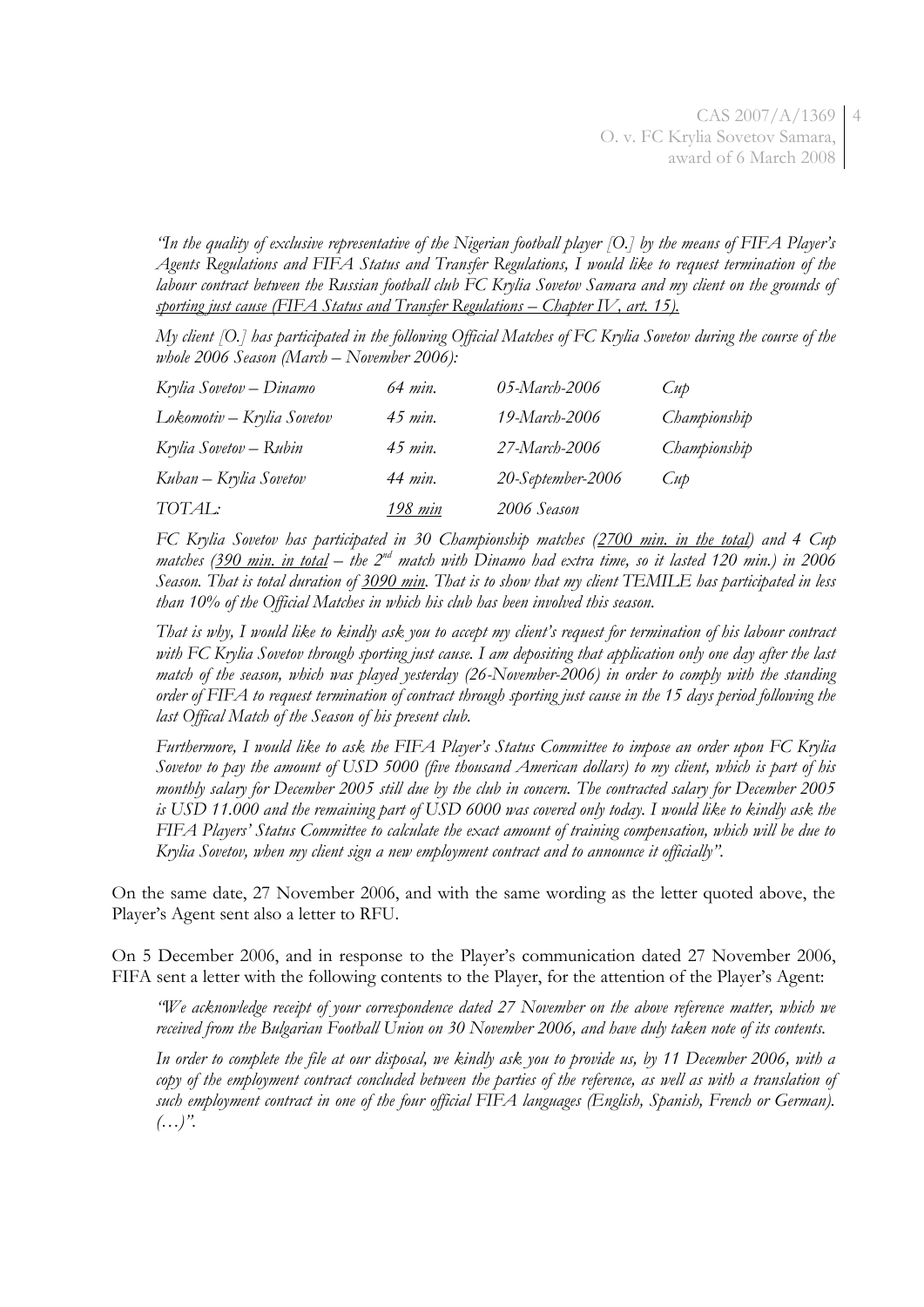#### On 15 December 2006, FIFA informed the RFU of the following:

*"(…) The Nigerian player [O.] has submitted to FIFA a request to be released for sporting just cause from the employment contract apparently binding him to your affiliated club Krylia Sovetov Samara. Within the same petition the player concerned claims for the payment of a part of the monthly salary for December 2005. Please find enclosed a copy of the correspondence exchange in this matter so far, for your information.*

*In view of the above, we hereby appeal of the good will of both parties involved in this matter and we hope that an amicable solution can be reached on the matter.*

*In the event that an amicable solution cannot be found, your affiliated club concerned is hereby asked to present its position on the player's claim, as well as any documents that it may find useful in its support, translated if need to be into one of the four official FIFA languages (English, Spanish, French or German), by 27 December 2006. In this respect, the club in question is asked in particular to provide our services with a copy of the employment contract concluded between the parties of the reference. Moreover, your affiliated is asked to present its opinion regarding the future of its labour relationship with the player in question.*

*Finally, and with respect to the player's request to FIFA to calculate the exact amount of training compensation his current club would be entitled to in case he would sign an employment contract with a new club, we hereby, by copy of this fax to the player, would like to inform that the latter that the Administration of FIFA is not in position to make any comments or to proceed to a calculation in a purely hypothetic case of training compensation. Only if such a matter would be formally submitted to the competent deciding body, the latter could express itself on it and determine, in case it would be necessary, the amount of training compensation payable to the player's current club (…)".*

Further to FIFA's communication dated 15 December 2006, the Player's Agent sent the following reply, on behalf of the Player:

*"(…) Unfortunately, my client is not able to provide his original employment contract with FC Krylia Soveretov Samara, Russia due to the fact that it was lost with his luggage. He managed to provide only a copy of his financial annex, which is giving information that the employment contract was signed on 20 august 20004. I am positive that the Football Union of Russia has a registered copy of the employment contract, which FIFA could request from them. I am able to provide you also with the transfer contract between FC Krylia Sovetov and PFC Levsky Sofia, Bulgaria (the ex-club of the player), as well as with a copy of the player's passport enclosed herewith. (…)".*

On 27 December 2006, the Club replied to FIFA, in response to the communication sent by the Player's Agent to FIFA on behalf of the Player, regarding the *"(…) request termination of the labour contract (…)",* stating the following position:

*"We have taken due note that [O.] intends to terminate his employment contract with our club and inform you that his claim is totally unfounded and, contrary to what the player concerned alleges, he has absolutely no just cause to terminate his contract.*

*Besides, we would like to express our surprise as to the documents received and the way the procedure is conducted. Indeed, the letter dated 27 November 2006 submitted by the player's agent does not comply with the formal requirements for a claim to be admissible (cf. Art. 9 of the Rules Governing the Procedures of the Players' Status Committee and the Dispute Resolution Chamber). It is stressed that Art. 9(2) of the Rules*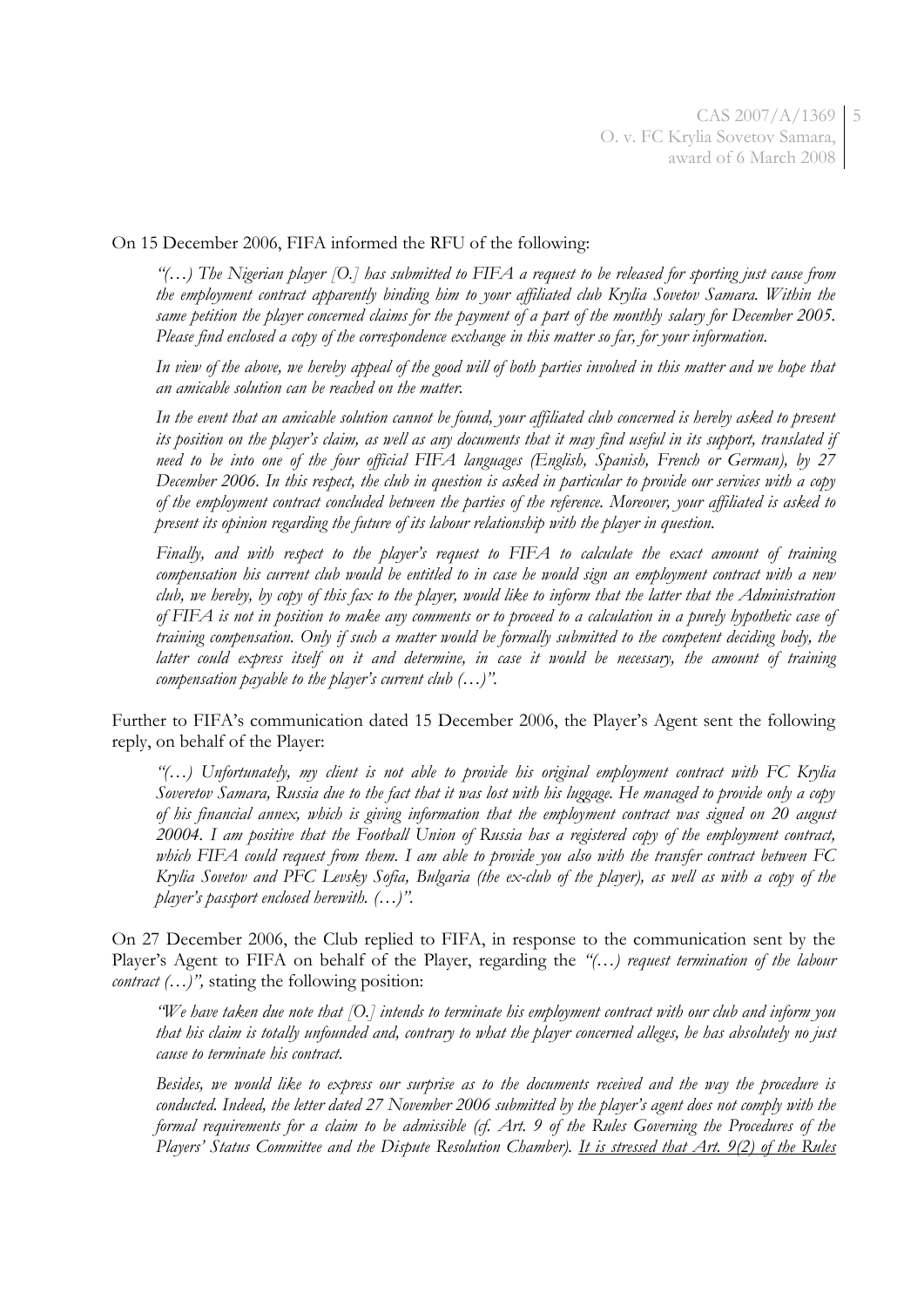## *provides that petitions submitted by the parties that do not satisfy the formal requirements will be returned for redress.*

*The power of attorney is by far not sufficient to represent a player in an official procedure before FIFA. Furthermore, the claim of [O.] is not substantiated at all. We are therefore surprised that FIFA accepts such bold claim concerning a termination of contract and payment of the salary of December that was not even matured yet. Furthermore, it should not be the responsibility of our club, as respondent, to forward a copy of [O.]'s employment contract.*

*At the same time we would like to inform you that the agent has lodged on behalf of [O.] the same claim before the Arbitration Commission of the Russian Football Union on 27 November 2006, i.e. even before having lodged the claim before FIFA. Please find enclosed a copy of the letter addressed by Mr. Gradev before the competent Russian sport authorities. There is therefore already a litispendence before the Arbitration Commission of the Russian Football Union.*

*We insist that [O.] is currently in violation of his employment contract signed with Krylia Sovetov. Should [O.] not withdraw his letter and resume duty with Krylia Sovetov immediately, we would have no other choice than to lodge a formal claim in front of the FIFA DRC against the player for breach of contract without just cause asking for financial compensation for the breach and the suspension of the player as sportive sanction. We would also claim against his player's agent for instigation to contractual breach which is formally prohibited by the Players' Agent Regulations, consequence thereof are financial compensation for the damage suffered by our club and withdraw of his players' agent license.*

*In the event that [O.] refuses to resume his duty with Krylia Sovetov immediately, and in order to safeguard our right to be heard accordingly, we respectfully ask you to grant us an extension of time in order to enable us to prepare and submit a complete claim against [O.] and his agent for breach of contract and instigation to breach. (…)".*

There were various informal contacts between the Parties with a view to the settlement of the dispute, which were unsuccessful.

The Club requested that the Player return and reassume his duties under the Employment Contract. By a communication dated 7 February 2007 addressed to the Appellant and RFU, FIFA stated as follows:

*"We refer to the above-mentioned matter as well as to our former correspondence in this regard dated 26 January 2007. In this respect, we acknowledge receipt of correspondence dated 2 February 2007 from the Football Union of Russia, by means of which we were informed that the present matter is not pending before the deciding bodies of the latter. (…)*

*(…)*

*As the matter as stake appears not to be pending before the deciding bodies of the Football Union of Russia, the present procedure before the Dispute Resolution Chamber (DRC) will be continued.*

*(…) it appears that the labour relationship between the club Krylya Sovetov Samara and the player [O.] is seriously disrupted and that both parties are not interested in maintaining the labour relationship between them any longer.*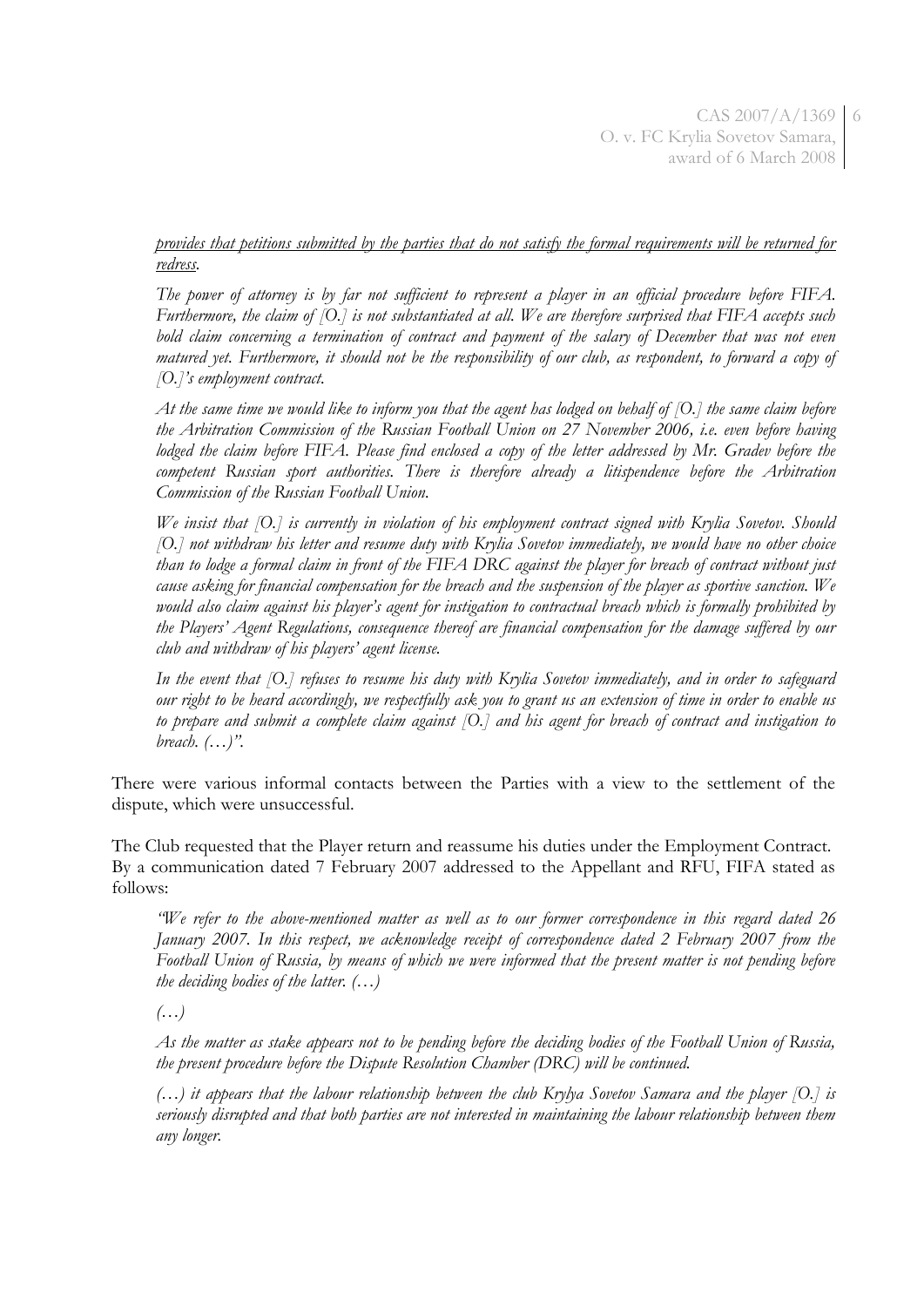7

*In view of this situation, we advise the parties involved in this matter to consider their labour relationship as terminated and to focus on the financial aspects of the dispute. (…)*

*Finally, the club concerned is hereby asked to provide us, by 16 February 2007, with its position on the player's claim, as well as with any document that it may find useful in its support (…)"*

On 16 February 2007, the Club rejected the Player's claim and, among other claims filed a counterclaim against the Player for breach of contract without just cause.

The Club considers that the Player has no just cause to terminate the Employment Contract because the alleged sporting just cause does not exist and because the salary allegedly unpaid was in fact paid.

In the alternative and subject to the rejection of its claim as detailed above, the Club requests that the Player be penalised and be ordered to pay legal expenses plus compensation for breach of contract during the protected period, in the sum of USD 996,685 calculated as follows:

- USD 296,685: amortisation of transfer compensation paid by the Club to the former club Levski Sofia, based on the following calculations [a: b x  $c = 296,685$ ], being:
	- $a =$  transfer fee paid by the Club to Levski Sofia Club: USD 649,000;
	- $b =$  contract duration: 52.5 months;
	- $c =$  contract remaining period: 24 months.
- USD 700,000: estimated sporting and financial damages of the Club.

The Club explained that the alleged unpaid salaries were not correct because, as a general practice, the Club pays the salaries on the  $20<sup>th</sup>$  day of the following month. Therefore the salary for November 2006 was to be paid on 20 December 2006 at the earliest, but since the Player was absent and never returned, the salary was deposited to the credit of a bank debit card issued to the Player.

With respect to the December 2005 salary the Club stressed that, contrary to the Player's claim, the amount of USD 3,540 has been set-off against two fines that were imposed on the Player, one of USD 3,000 (bad behaviour during a match) and another one of USD 1,000 (late arrival at pre-season training).

Regarding sporting just cause the Club stated that according to art. 15 of the Regulations for the Status and Transfer of Players – edition 2005 – ("FIFA Regulations"), none of the following four cumulative requirements were met. The four conditions that must be met are: *a)* that the player be an established professional; *b)* appearance in less than 10% of the official matches; *c)* player's circumstances; and *d)* termination notice given by the player within 15 days following the last match of the season.

On 2 March 2007, the RFU informed FIFA that the Club *"(…) played 34 official matches: 30 matches with the National Championship and 4 matches for the Russian Cup. The Player participated for the Club in 5 matches and effectively fielded 245 minutes (…)"* and on 7 August 2007, RFU informed FIFA that *"(…) the season 2006 started on the 11th of March 2006 with the match for the Super Cup of Russia, the matches of the National Championship started on the 17th of March 2007. The season finished on the 26th of November 2007".*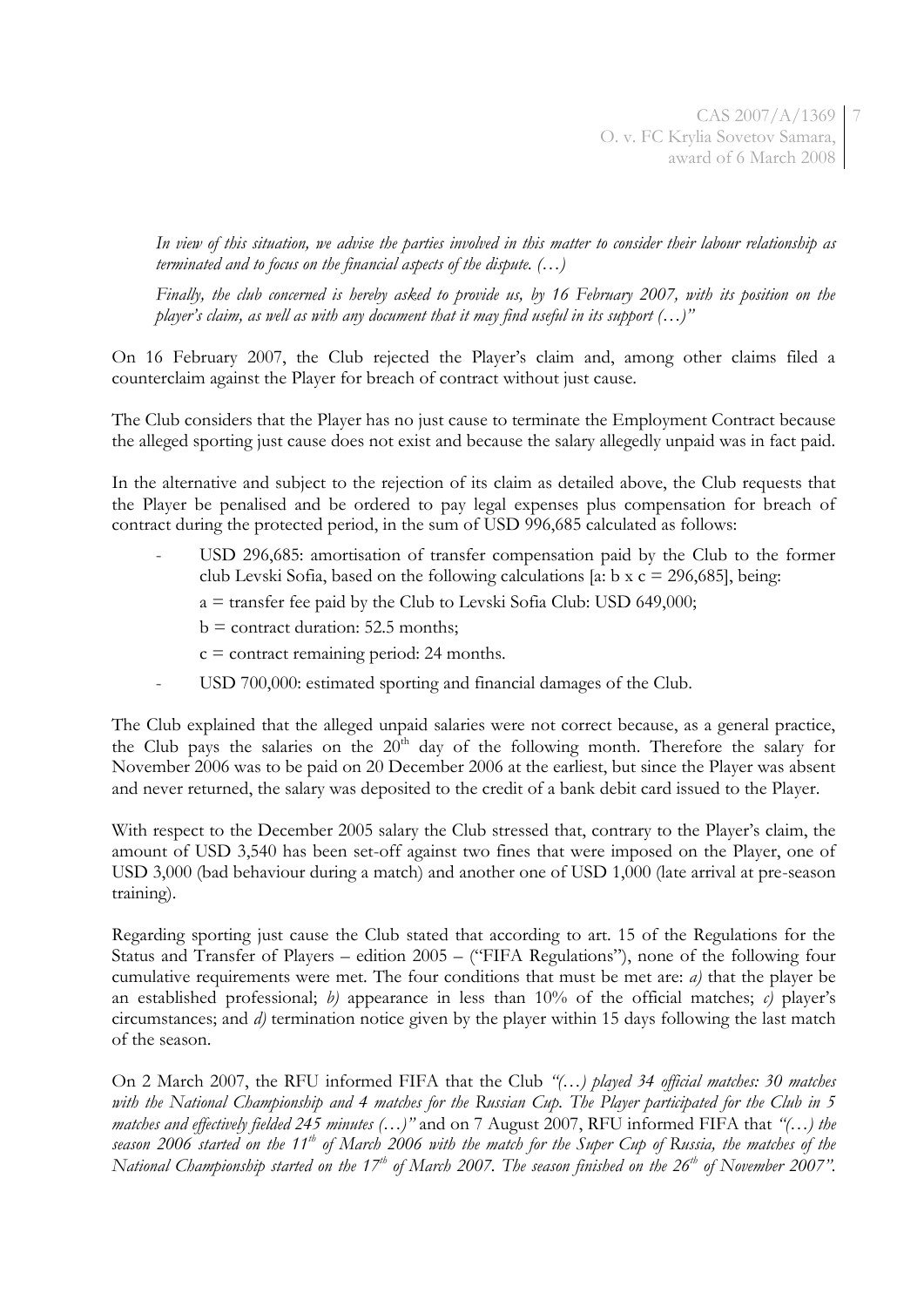CAS 2007/A/1369 8 O. v. FC Krylia Sovetov Samara, award of 6 March 2008

By mistake the RFU letter referred *"17th of March 2007"* and *"26th of November 2007"*, when it is clear from the context that they meant to refer to "17 March 2006" and "26 November 2006" as the starting and finishing dates of 2006 season.

On 22 March 2007, the Player submitted his reply, to the Club's answer to FIFA, stating as follows:

- The Player has no intention to return to the Club and the Club has breached the Employment Contract due to its failure to comply with its financial obligations;
- The salary agreed in art. 6 (USD 9,000 per month) of the Employment Contract is the basic monthly salary, and the salary stipulated in the Appendix of the Employment Contract has to be considered as *"extra salary"*. The basic monthly salary of USD 9,000 has been outstanding from 20 August 2004 until the end of the contract *i.e.* 31 December 2008 amounting to USD 471,193.55;

As a result, the Player considers that the Club has breached the Employment Contract and claims the total amount of USD 1,076,041.55 comprised in the following manner:

- USD 2,000: part of December 2005 salary;
- USD 3,193.55: *pro rata* basic salary of USD 9,000, from 20 August to 1 September 2004;
- USD 468,000: basic salary from September 2004 to December 2008 (52 months x USD 9,000);
- USD 120,000: bonuses from March 2007 until August 2008;
- USD 2,000: instalment of extra salary December 2005;
- USD 25,000: extra salary November and December 2006 (2 x USD 12,500);
- USD 174,000: salary for 2007 in accordance to Appendix of the Employment Contract  $(12 \times 14,500);$
- USD 204,000: salary for 2008 in accordance to Appendix of the Employment Contract  $(12 \times 17,000);$
- USD 18,000: accommodation 2007/2008 in accordance with Appendix of the Employment Contract, art. 3 (USD 9,000 per year);
- USD 7,848: air tickets for 2007/2008 in accordance with art. 5 of Appendix of the Employment Contract; and
- USD 54,000: additional financial compensation for breach of contract based on Swiss Code of Obligations 337(c)(III), correspondent to six basic monthly salaries (6 x USD 9,000).

The Player states that he does not have a MasterCard account and does not have a Russian visa in order to have access to the relevant amount and rejects the Club's allegations in this respect.

As far as the fines imposed by the Club are concerned, the Player accepted the fine of USD 3,000 (signed by him), but not the fine of USD 1,000 for late return after holiday, due to the lack of evidence or reason for such penalty. His late return to the Club was due to some problems with his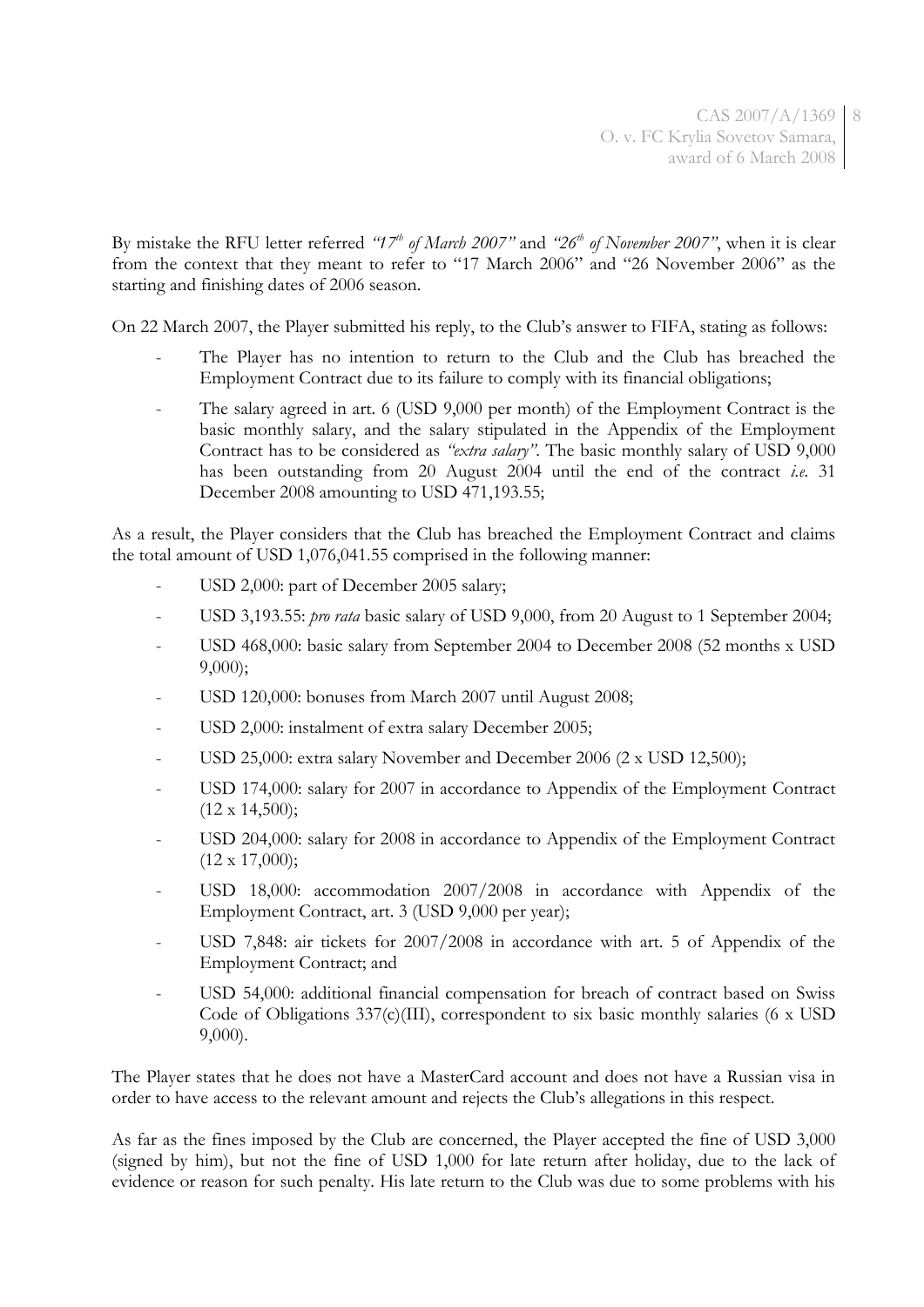CAS 2007/A/1369 9 O. v. FC Krylia Sovetov Samara, award of 6 March 2008

visa and, for this reason, the remaining part of USD 2,000 is still outstanding as December 2005 salary.

Regarding the daily fine amounting to USD 400 per day as from 8 January 2007 for every day of absence, the Player stressed that based on the Russian Labour Code a fine cannot exceed 50% of the monthly basic salary.

The Player considered that the decision of the Club violated Russian law and for this reason is null and void, since USD 400 x 30 days is equal to USD 12,000, more that the monthly salary of the Player (USD 9,000). He also stressed that the content of the document is false because the decision was taken on 8 January 2007 and the fine imposed was related to his absence from 8 to 13 January 2007.

The Player maintained, with regard to the November 2006 salary in the sum of USD 12,500, that the payment date is not expressly stipulated in the contract but that, as a general rule, it must be paid by the end of the month as happened in most cases and that the Club is accordingly in default with regard to this obligation.

The Player maintained that according to Russian law, in the case of holidays, the salary has to be paid in advance, and, therefore, the salaries from 27 November 2006 (USD 12,500 monthly salary 2006) to 8 January 2007 (USD 14,500 monthly salary 2007) were also outstanding.

Subsidiarily, the Player requested FIFA to declare the Employment Contract to be terminated for sporting just cause and that the following four legal requirements were fulfilled:

- Established player: an established player is a player that starts playing regularly in the first team of a club (FIFA Circular Letter 769 expressly contains an example which confirms that *"the player's establishment is over once he starts playing regularly in the first team of the club"*). The Player claims that he terminated his training period at the age of 19 prior to his transfer to the Club. A statement by the Bulgarian Football Union was filed as evidence that the Player participated in 27 official matches for the Bulgarian Championship and Cup, as a professional with PFC Levski Sofia during 2003/2004 season.
- Appearance in less than 10% of the official matches: the Player considers that the RFU statement is not accurate and coherent with the statistics provided by the Club in its website. The RFU considers that the Player played in 5 official matches (245 minutes) for the Club, while the Club's website states that the Player played 4 matches (198 minutes). The difference of one match is because RFU takes into consideration one match that he played for the second team of the Club. Therefore, the Player says to have played 4 matches (198 minutes on the field) out of 34 official matches (3090 minutes) with the main team and 5 matches (245 minutes on the field) out of 64 official matches (6150 minutes) with the second team.
- Player's circumstances: the Player rejected the argument regarding his illness and stressed that such an illness does not affect a player's ability to play football. The medical report does not contain any 2-week playing restriction and the Club recognises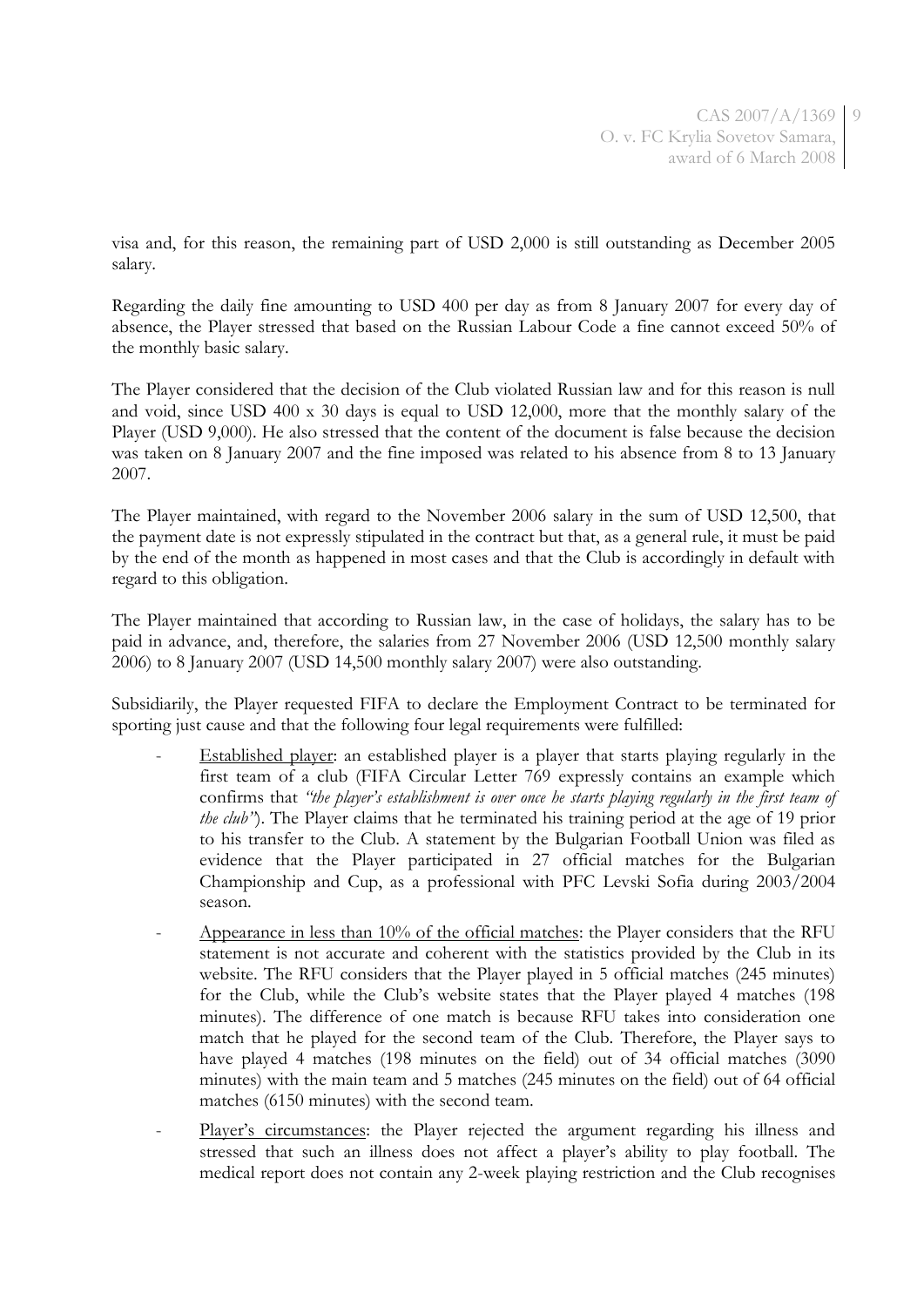that they unilaterally suspended the Player for two weeks. The medical report sent by the Club refers to the period 11-26 July 2006 while the Player had no official appearance in a match since 27 March 2006. In the Player's opinion, he was a substitute player for a long time before the illness occurred.

Termination notice given by the player within 15 days following the last match of the season: the Player maintained that the termination notice was given within 15 days following the last official match of the season since the last match of the relevant season was on 26 November 2006 (Krylia vs. FC Spartak Moscow) and the letter of termination was dated and sent on 27 November 2006, one day after.

The Club, on the other hand, stressed that the Player had received a copy of the Employment Contract and that he was fully aware of all its provisions. The Player's assertion that he never received a copy shows his bad faith and contradicts his previous allegation that he did not have a copy of the Employment Contract because *"it was lost with his luggage"*.

The Club rejects the claim of a supplementary monthly amount of USD 9,000 on the basis of art. 6 emphasising that the monthly salaries were as stipulated in the Appendix of the Employment Contract art. 7.2..

The Club explained that the salary of November 2006 was deposited and with regard to the salary of December 2005, the amount of USD 3,540 (of a total of USD 5,000) remains unpaid, but should be set-off against the pre-existing fines and the daily fine of USD 400 as from 8 January 2007.

The DRC reviewed the facts and, based on the evidence produced, came to the conclusion that the Employment Contract and the Appendix of the Employment Contract reflect the spirit and the aim of both contractual parties to agree upon a *"start-salary"* of USD 9,000 for the first year, corresponding to the salary provided for in art. 6 of the Employment Contract and, thereafter, on a continuous increase as foreseen in the Appendix of the Employment Contract.

Between 20 August 2004 and 30 November 2006, the Club regularly paid the Player the monthly salaries in accordance with art. 7.2 of the Appendix of the Employment Contract and the Player never expressed his disagreement, *i.e*. he never claimed the payment of the additional amount of USD 9,000 as monthly salary from the Respondent, in accordance with art. 6 of the Employment Contract.

Consequently, DRC concluded that by the time the Player terminated the Employment Contract, if any, 1 ½ months salaries remained unpaid (part of the December 2005 salary and the November 2005 salary). Even though the Club owed the said salaries to the Player, the latter would not have had a justified and significant reason to consider the Club to be in breach of the relevant contract and terminate it with just cause.

In DRC's views, the Player terminated the Employment Contract prematurely without just cause and during the protected period, *i.e.* during the period of three entire seasons or three years, whichever comes first, following the entry into force of a contract, provided that the contract was concluded prior to the professional player's  $28<sup>th</sup>$  birthday.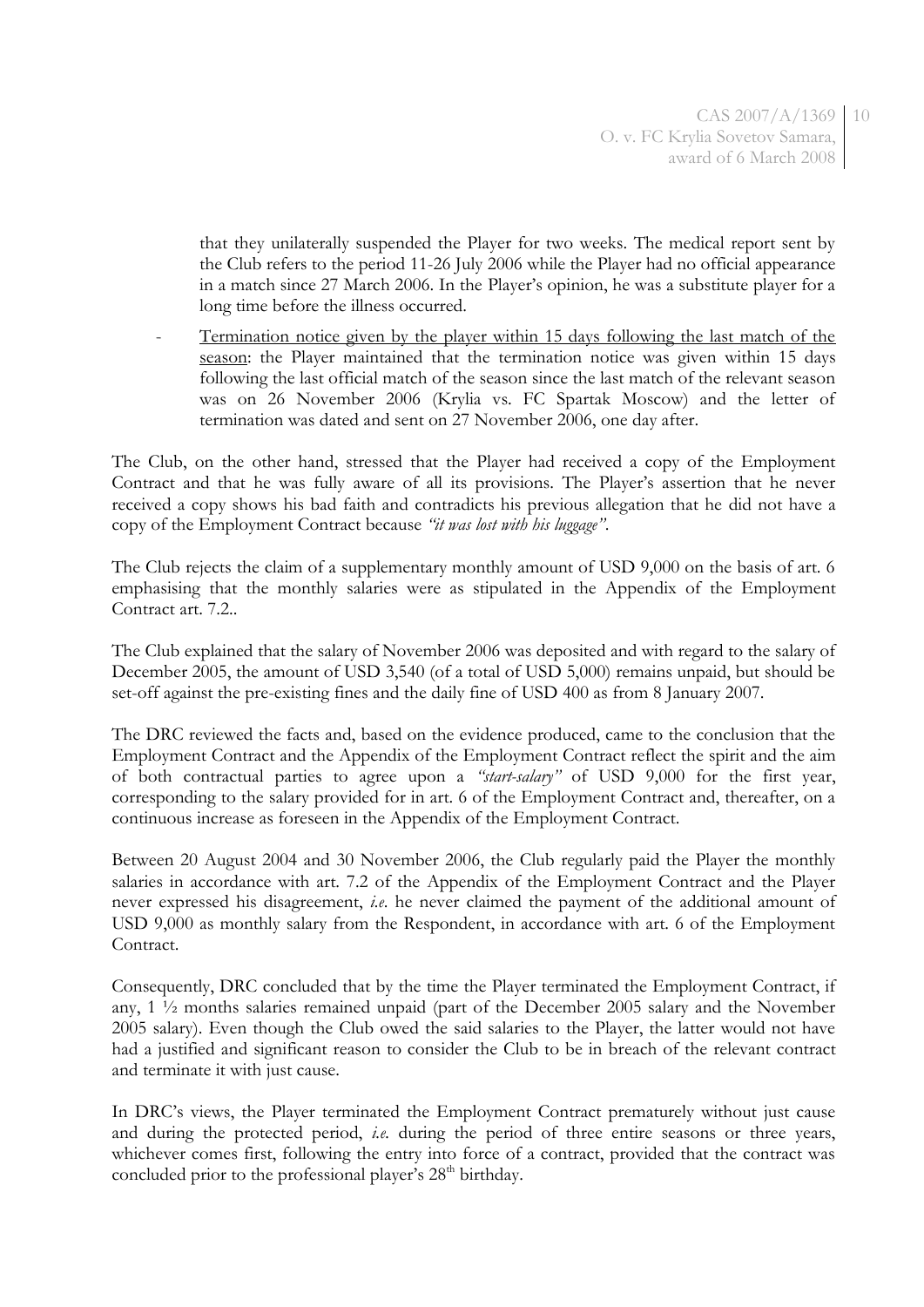So far as the Player's alternative claim regarding sporting just cause is concerned, the DRC pointed out that according to art. 15 of the FIFA Regulations an established professional who has, in the course of the season, appeared in less than 10% of the official matches, in which this club has been involved, may terminate his contract prematurely on the grounds of sporting just cause, but this cause must be established on a case-by case-basis.

DRC stressed that no case-law has been established so far about this issue and in its view the determination of sporting just cause has to be measured accurately and carefully, *i.e*. has to be established at a high level and under clear and objective conditions in order to preserve the legal security.

DRC remarked, on the basis of a grammatical interpretation of the relevant provision, that sporting just cause is established mainly on the basis of a maximum limit of 10% of the official matches in which the player in question participated, and not minutes.

DRC checked the available information regarding the matter, particularly the report submitted to FIFA by the RFU and concluded that the Player participated in 5 official matches played by the Club.

Consequently, the DRC considered that there is no sporting just cause in the matter, since 5 matches out of 34 is more than the 10% time limit required by art. 15 of the FIFA Regulations.

DRC decided unanimously that the Player did not have grounds to terminate the relevant labour relationship with the Club, and that there were neither any outstanding salaries, nor sporting just cause. Accordingly, the DRC decided that Player is liable to pay compensation to the Club because he terminated the Employment Contract during the so-called protected period, *i.e.* 2 years and 3 months after its signature, without just cause.

The DRC noted with regard to the Club's claims for compensation based on the Player's breach of contract, that the said claim amounts to USD 996,685 (USD 296,685 with regard to the expenses incurred in relation to the previous transfer of the Player amortised over the term of the contract; plus the sum of USD 700,000 as compensation).

Given the objective criteria listed in art. 17 para. 1 of the FIFA Regulations, the DRC decided that compensation of USD 446,685 is adequate in view of the fact that the relevant Employment Contract would still remain in force until 31 December 2008 and the Club had paid the sum of USD 649,000 to the previous club on the occasion of the transfer (August 2004). The DRC took into consideration that the contractual relation has been terminated by the end of November 2006.

DRC also decided to impose a 4-month ban on participation in any official football matches on the Player, in accordance with article 17 par. 3 of the Regulations.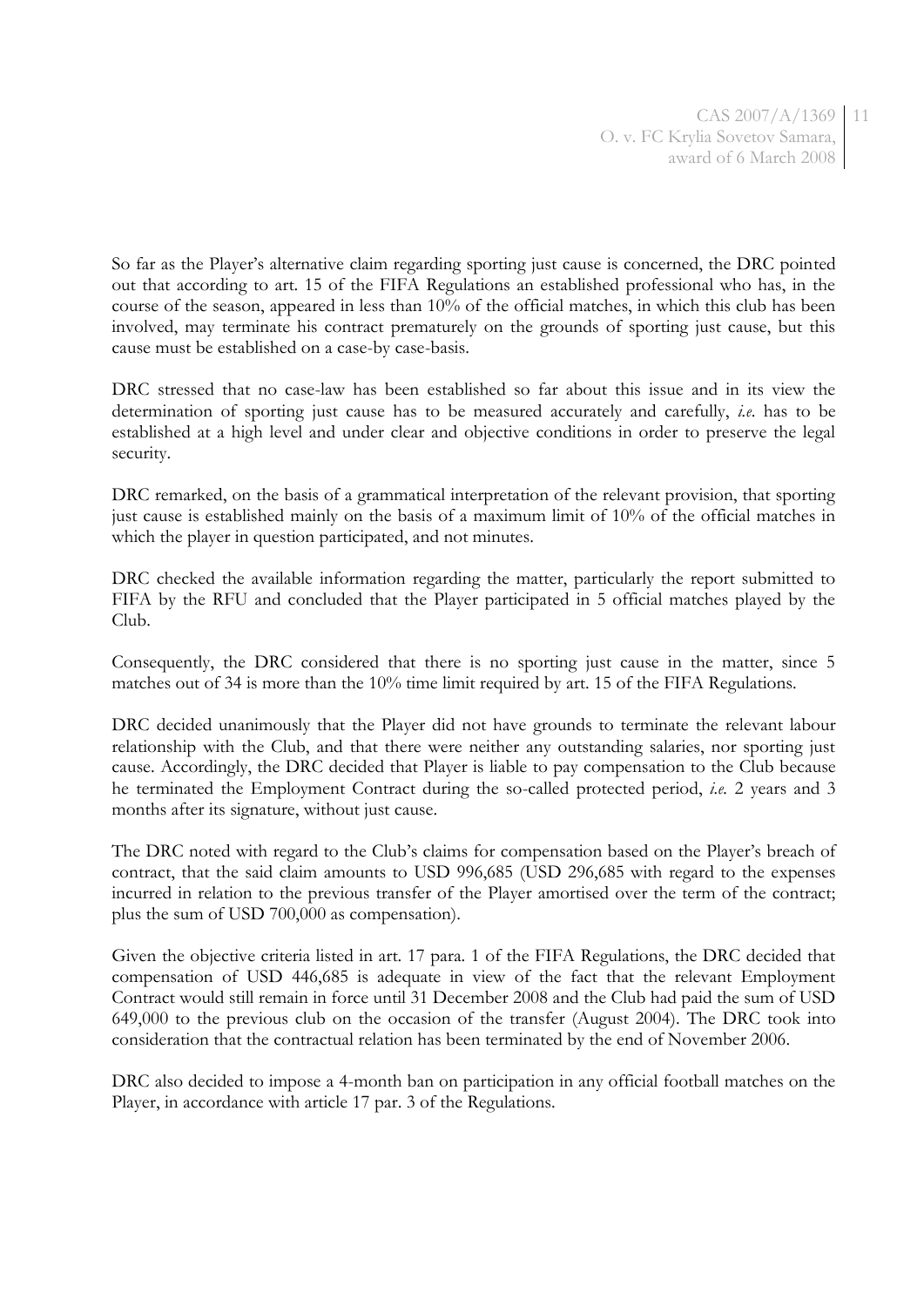In the light of all the facts and the matters pleaded by the Parties and the documents contained in the FIFA File, the DRC took the following decision:

- *"1. The claim of the Claimant, the player [O.], is rejected.*
- *2. The counterclaim of the Respondent, FC Krylia Sovetov Samara, is partially accepted.*
- *3. The Claimant, the player [O.], has to pay the amount of USD 446,685 to the Respondent, FC Krylia Sovetov Samara.*
- *4. The amount due to the Respondent has to be paid by the Claimant within 30 days as from the date of notification of this decision.*
- *5. In the event that the debt of the Respondent is not paid within the stated deadline an interest rate of 5% per year will apply as of expiry of the said time limit.*
- *6. A restriction of four months on his eligibility to play in official matches is imposed on the player [O.]. The sanction shall take effect as from the first day of the registration of the player with a new club.*
- *7. In case of non-compliance of the present decision within the relevant time frames, the matter shall be submitted to FIFA's Disciplinary Committee, so that the necessary disciplinary sanctions may be imposed.*
- *8. The Respondent is directed to inform the Claimant immediately of the account number to which the remittance is to be made and to notify the Dispute Resolution Chamber of every payment received".*

On 31 August 2007, the Player filed the Statement of Appeal with the CAS, against the DRC Decision plus an application for a stay the DRC Decision in relation to the four-months suspension imposed on the Player, based on the grounds, among others, that the DRC Decision *"jeopardizing the Player's career and existence"* because he *"is not paid since 1 November 2006"*.

On 4 September 2007, the Player filed the Appeal Brief.

On 2 October 2007, the Club filed its Answer.

By letter dated of 24 September 2007, FIFA stated that it renounced its right to intervene in this procedure, stating however the following:

*"Despite renouncing to intervene in the present matter, we would like to refer you to the fact that although part of the present challenged decision is one with a disciplinary character (i.e. the sporting sanction against the player concerned), the Appellant has not designated FIFA as a respondent to the present procedure. Considering these circumstances, we would like to emphasize that in accordance with CAS' own jurisprudence, any order that the CAS would pronounce against FIFA with regard to the relevant sporting sanction would not have any effect since FIFA is not a party to the present arbitration (cf. decision regarding the request for stay of execution in the matter 2005/A/850; in the same sense goes TAS 2006/A/1082*  $\circ$  *1104, p. 29). Therefore, the sporting sanction imposed on the Appellant, i.e. the player [O.], which is part of the appealed decision, shall not be at disposition of the CAS, but on the contrary, must be considered as having already become final and binding".*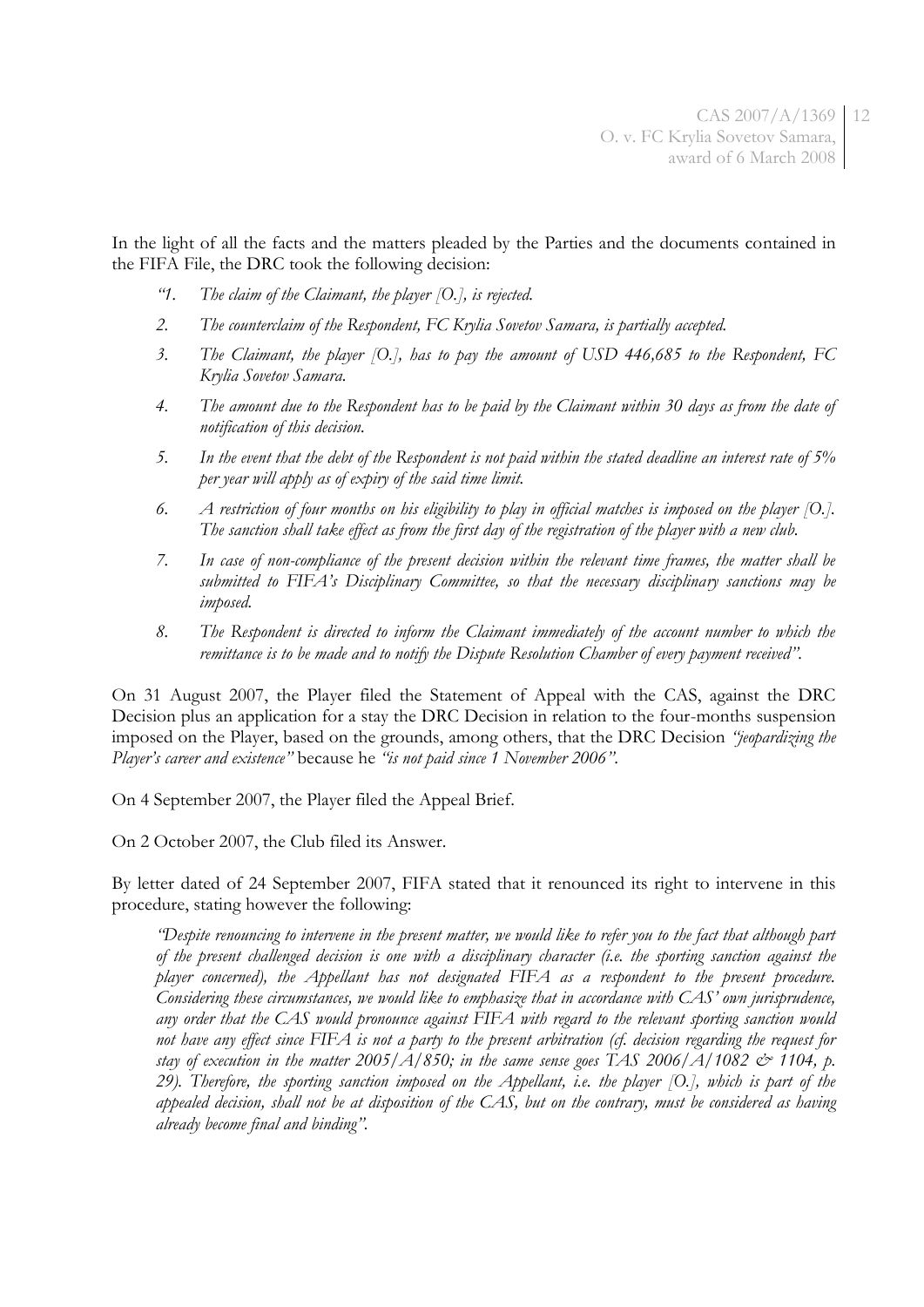On 2 October 2007, the Deputy President of the CAS Appeal Arbitration Division dismissed the Player's application for stay of the DRC Decision basically, because FIFA was not a party in the arbitration proceedings, although the CAS Court Office had expressly asked the Player if the appeal was directed against FIFA or only against the Club. In response to the said request the Player replied that the appeal was directed against the Club alone.

By a fax dated 18 October 2007, the Player informed CAS Court Office that he renounces the right to be heard, due to his extremely difficult financial situation and the bureaucracy associated with a visa application in order to travel to Lausanne, Switzerland.

By a communication dated 13 November 2007, the CAS Court Office informed the Parties, on behalf of the President of the CAS Appeals Arbitration Division, that the decision will be rendered by Rui Botica Santos, attorney at law in Lisbon/Portugal, in his capacity of Sole Arbitrator appointed for that purpose.

The Sole Arbitrator noted the Player's position about the absence of a need for a hearing and his requests for production of several documents and late filing of documents. On 12 December 2007, the Sole Arbitrator notified the Parties of his decision regarding the said as follows:

*"Dear Sirs,*

*(…) considering the complexity of the case, the amount in dispute, the Respondent's claim and the need to clarify some of the facts at issue in this case, the Sole Arbitrator decides to hold a hearing".*

On 29 November 2007 FIFA was asked, by a letter from the CAS Court Office, to provide the CAS with a copy of the entire file relating to the decision rendered by the DRC in this case, on 10 August 2007.

On 31 December 2007, and following consultation of the Parties, the CAS Court Office sent a letter to the Parties confirming that the hearing would take place on 29 January 2008 at the CAS Headquarters in Lausanne, Switzerland.

## **LAW**

# **CAS Jurisdiction**

- 1. The jurisdiction of CAS, which is not disputed, derives from art. 61 para. 1 of the FIFA Statutes and R47 of the Code of Sports-related Arbitration (the "CAS Code").
- 2. The Parties confirmed the jurisdiction of CAS by signing the order of procedure of 8 January 2008.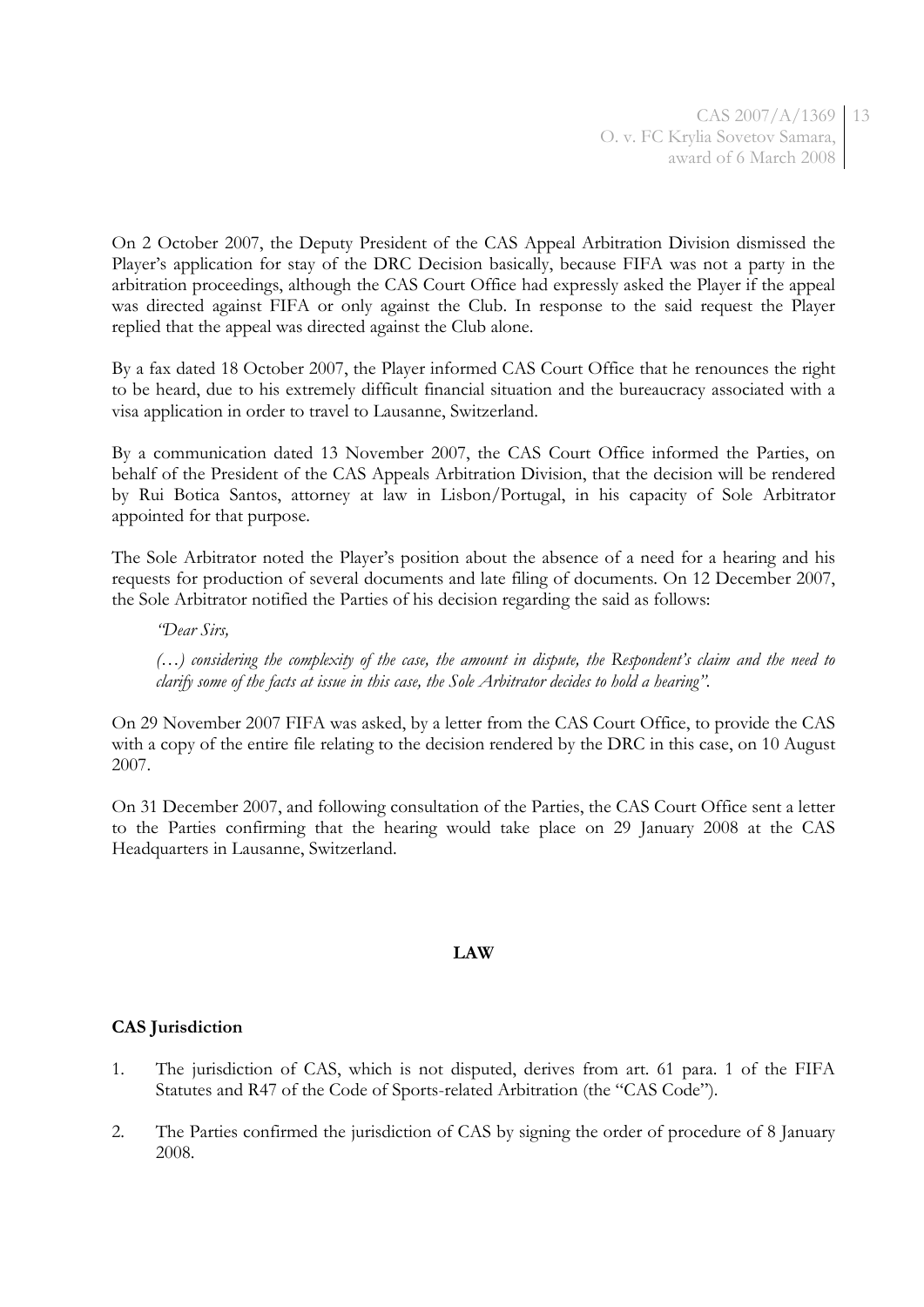CAS 2007/A/1369 14 O. v. FC Krylia Sovetov Samara, award of 6 March 2008

3. It follows that the CAS has jurisdiction to decide this dispute. The mission of the panel follows from Article R57 of the CAS Code, according to which the panel, in this case the Sole Arbitrator, has full power to review the facts and the law of the case. Furthermore, the same article provides that the panel may issue a new decision which replaces the decision challenged or may annul the decision and refer the case back to the previous instance.

## **Applicable Law**

4. Art. R58 of the CAS Code reads as follows:

*"The Panel shall decide the dispute according to the applicable regulations and the rules of law chosen by the*  Parties or, in the absence of such a choice, according to the law of the country in which the federation, *association or sports-related body which has issued the challenged decision is domiciled or according to the rules of law, the application of which the Panel deems appropriate. In the latter case, the Panel shall give reasons for its decision".*

5. Art. 60(2) of the FIFA Statutes provides as follows:

*"The provisions of the CAS Code of Sports-Related Arbitration shall apply to the proceedings. CAS shall primarly apply the various regulations of FIFA [...] and, additionally, Swiss law".*

- 6. The Employment Contract does not contain any choice-of-law clause and the Parties have not otherwise specifically agreed on the applicable law.
- 7. So far as the question as to which edition of the FIFA Regulations should be applicable to the substance of this matter, the Sole Arbitrator, as is also stated in the DRC Decision, stresses that the edition of the FIFA Regulations applicable to this case is the 2005 edition, as per art. 26 par. 1 and 2 of the FIFA Regulations (edition 2005), as the relevant contract at the basis of this dispute was signed on 20 August 2004 and the claim was filed at FIFA on 30 November 2006.

## **The Merits of the Dispute**

- 8. There are three essential questions, which the Single Arbitrator has to decide in the light of the facts pleaded and the Parties' claims:
	- Did the Player have just cause to terminate the Employment Contract with the Club and was the said termination effected in the legally prescribed manner, taking the following factors into consideration: (i) the non-payment of salaries; (ii) the sporting grounds; and (iii) the breach of the obligation to provide the Player with the visa he required in order to work?
	- The credits and compensation claimed by the Parties.
	- Sporting sanctions.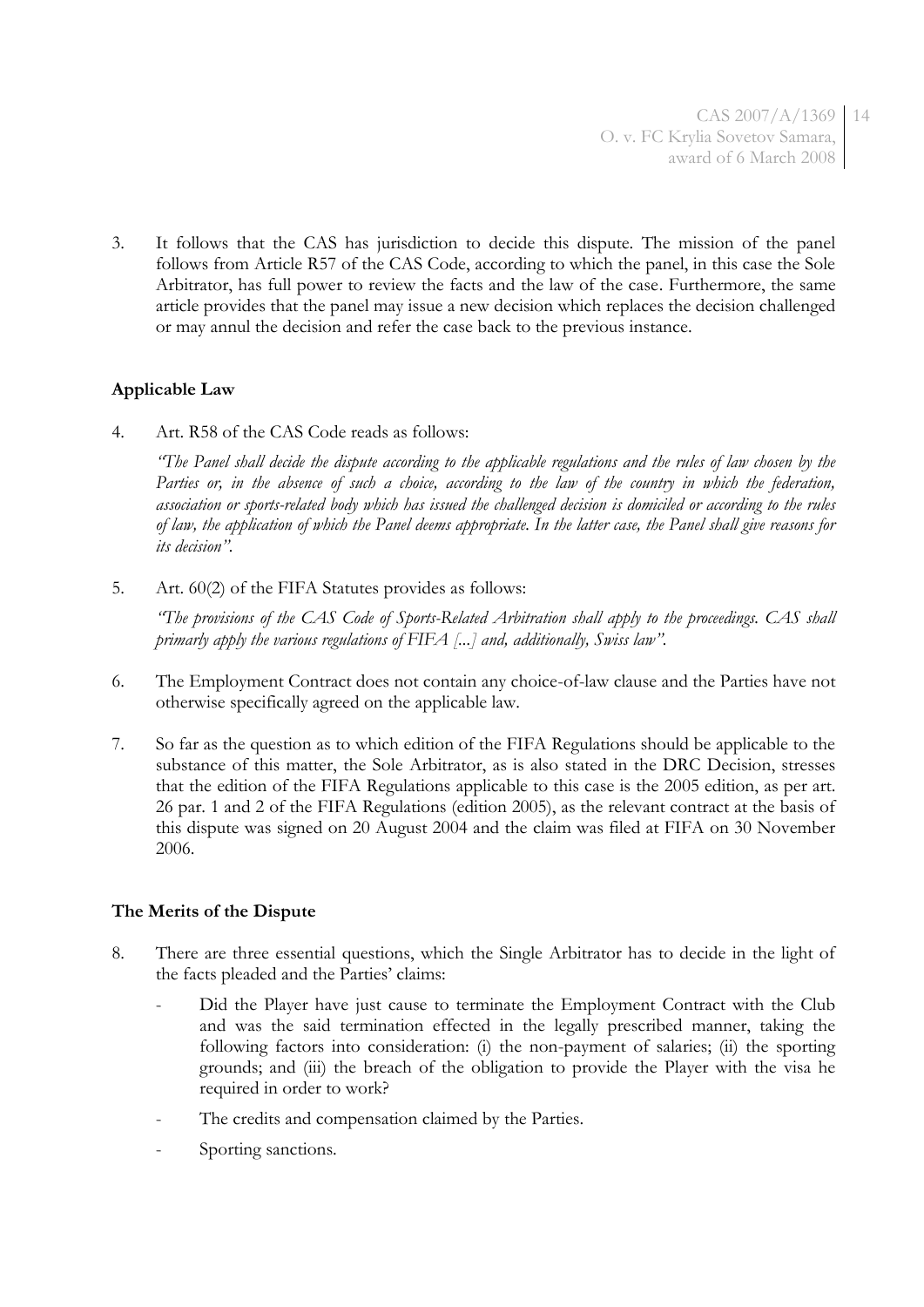- 9. The Single Arbitrator makes the following preliminary comments before dealing with the above matters in detail:
	- In his Appeal Brief (chapter 1, para. 6), the Player pleads that he did not receive the salary in respect of the month of December 2005 (USD 3,540) and the salary in respect of the month of November 2006. The claim for an award against the Club for the payment of the said sum was, however, withdrawn by the Player at the hearing. The Single Arbitrator will therefore not consider this claim, which is accordingly dismissed.
	- Furthermore, all the comments made by the Player regarding the alleged formal or procedural defects of the DRC Decision appealed against are irrelevant for the purposes of the consideration of this appeal, as any previous formal defects would always be resolved via the reconsideration of the facts in the appeal proceedings (Article R57 of the CAS Code).
	- This being so, and because of the manifest pointlessness and given the total lack of any documental or verbal evidence at the hearing, the Single Arbitrator will not consider the facts pleaded by the Player in Chapter II of his Appeal Brief, i.e. Violations of the procedural rules and unspecified considerations by the DRC.
	- The Club claims general damages (cf. Answer, page 17, final paragraph), because the Player and/or his representative has, in its opinion, made defamatory allegations of corruption against FIFA, the DRC, the Club and its representative.
	- So far as the said claim for general damages is concerned, (i) the Club failed to pay the fees with regard the claim, which amounts to a counterclaim by the Club, pursuant to article R64.2 of the CAS Code, and is accordingly deemed to have been withdrawn; (ii) in any event it should be noted that the claim for general damages should have been made in the proper forum as CAS has no jurisdiction to consider claims based on allegedly criminal acts; (iii) moreover such a claim could never be pleaded and made in these proceedings against persons, who are not parties in these arbitral proceedings, such as the Parties' legal representatives. There are accordingly sufficient grounds for the claim against the parties' representatives to be struck out, as they are not parties in these proceedings. The Club has also raised the question of a possible inducement by the Player's Agent of the breach of the Player's Employment Contract, contrary to the provisions of article 17.5 of the FIFA Regulations. It does not however do so with a view to the making of an award against the agent in these proceedings, but merely states that it hopes that he will be penalised by the Players' Status Committee. The Single Arbitrator will accordingly not consider the said matters.
- 10. We shall now consider each of the fundamental questions, which fall to be decided.
- *A. The existence of just cause for the rescission of the employment contract between the Player and the Club*
- 11. The Player seeks the recognition of his right to terminate his Employment Contract with the Club unilaterally on the basis of the Club's non-compliance with the financial provisions agreed in the said Employment Contract.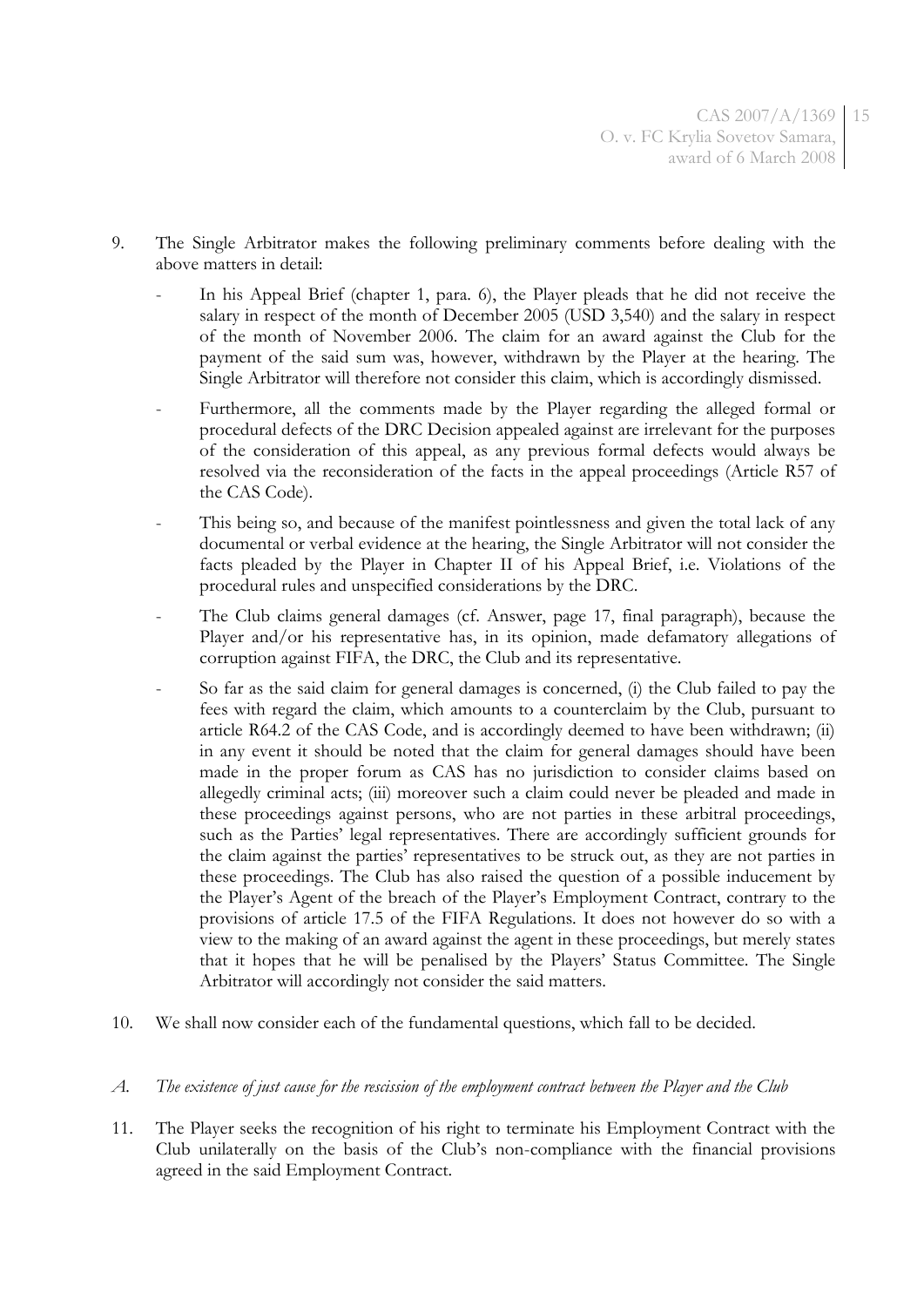- 12. The Player explains that two documents with differing and cumulative financial provisions having been signed (an Employment Contract and an annexe thereto – Appendix of the Employment Contract), the Club only complied with the provisions of the annexe and not with the provisions of clause 6 of the Employment Contract.
- 13. Moreover, the Player also considers that there was sporting just cause for his decision to rescind the Employment Contract between him and the Club.
- 14. And accordingly pleaded sporting just cause as he had played in less than 10% of the official games played by the Club in the 2006 season.
- 15. The Player finally pleaded just cause for the termination of the Employment Contract on the grounds that the Club failed to provide him with a valid work visa for Russia for the 2007 season.
- a) Breach by Club of the financial terms agreed with the Player
- 16. The Player and the Club signed an Employment Contract, which was lodged in the proceedings and which contains two clauses with regard to the financial terms agreed between the parties (Article 6 *"Pay and Remuneration"* and Article 7 *"Special Conditions"*).
- 17. In article 6 of the Employment Contract, the Parties refer to the payment a monthly salary of USD 9,000 (nine thousand dollars).
- 18. In article 7 of Appendix of the Employment Contract, the Parties refer to the payment of certain sums to the Player, and, in point 2 of the said document agree on an annual salary update.
- 19. In his pleading, the Player claims that the remuneration terms in the two abovementioned documents are cumulative.
- 20. The Club however, pleads the non-existence of an agreement regarding the accumulation of the amount referred to in Article 6 of the Employment Contract with the provisions of the Appendix of the Employment Contract, and that point 2 of the said document merely stipulates the annual update thereof.
- 21. A less than careful reading of the documents could give rise to doubts as to whether the sum of USD 9,000 provided in Article 6 thereof is, or is not, cumulative with the annual amounts stipulated in point 2 of Appendix of the Employment Contract.
- 22. Given the doubt as to the proper construction, the decisor is required to apply the legal provisions regarding the construction of contracts. Article 18 of the Swiss Obligations Code provides that *"Pour apprécier la forme et les clauses d'un contrat, il y a lieu de rechercher la réelle et*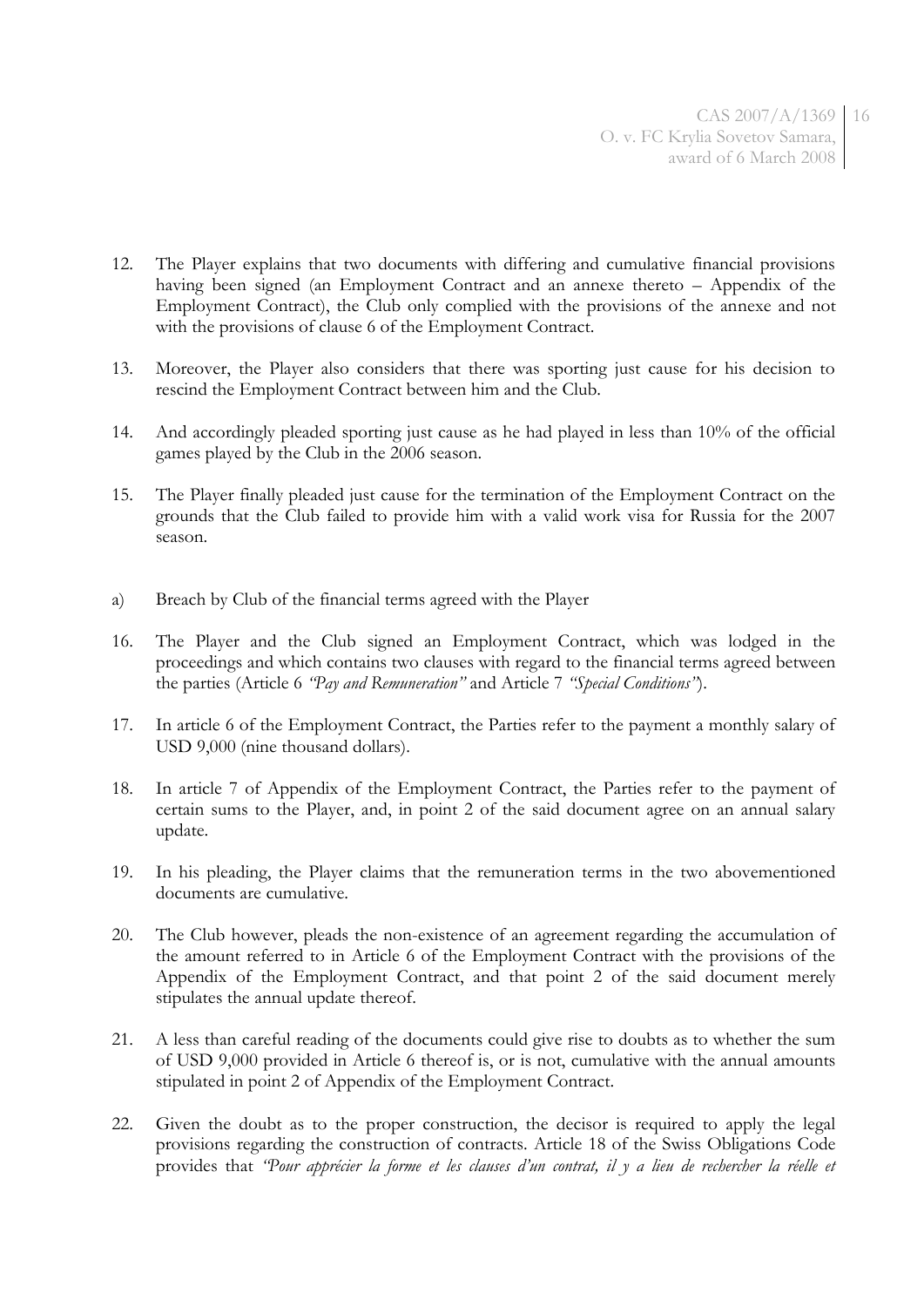*commune intention des parties, sans s'arrêter aux expressions ou dénominations inexactes dont elles ont pu se servir, soit par erreur, soit pour déguiser la nature véritable de la convention"*.

- 23. It is nowhere expressly stated that the sums referred to in the Employment Contract and in Appendix of the Employment Contract are cumulative. The Employment Contract and the Appendix of the Employment Contract must accordingly be viewed in an integrated manner, as a whole, and not as two district and separate instruments with necessarily cumulative obligations.
- 24. The terms employed in Article 6 of the Employment Contract and in number 2 of Appendix of the Employment Contract are substantially the same (*"monthly pay"* and *"monthly payment"*), with the intention to refer to the same basic salary payment – the monthly salary.
- 25. It is not common practice for there to be two monthly payments of the same type in an employment relationship, which are identical in the first year but in which one of them is updated annually, while the other is fixed for the entire duration of the contract.
- 26. The Single Arbitrator, in the exercise of his position as the interpreter of the Parties' intentions cannot but conclude that there is one and the same payment, which is stipulated in a single document, comprised by two parts: the contract *per se* and its annexe.
- 27. The evaluation made by the Single Arbitrator of the context of the Employment Contract and, above all, of the manner in which it was successively performed from August 2004 until the end of November 2006, lends weight to the understanding that the real intentions of the parties was that the payments stipulated in Article 6 of the Employment Contract and in the Appendix of the Employment Contract are the same payment and are not cumulative.
- 28. In general, the Club made the payments agreed in the said Appendix of the Employment Contract from the beginning of the employment relationship until November 2006.
- 29. During his time with the Club, the Player never demanded the payment of the sums provided in clause 6 of the Employment Contract, there is not even any mention of this claim in the notice sent on the  $27<sup>th</sup>$  of November 2006.
- 30. The Player claims that does not have mastery of the Russian and English languages (in which the contract is written) and accordingly did not understand the provisions thereof and consequently that the Club had breached the same. The Player did not prove that he did not understand the English language and the Single Arbitrator noted that the declaration executed by the Player filed with the Answer (exhibit no. 4) is handwritten by the Player in the English language.
- 31. The Single Arbitrator also considers, in this regard, that it is not reasonable to consider that a professional football player would sign a professional contract without knowing exactly what he will earn at the end of the month. Furthermore, the difference in question here is not a matter of detail, but a difference of USD 9,000 (nine thousand dollars) a month.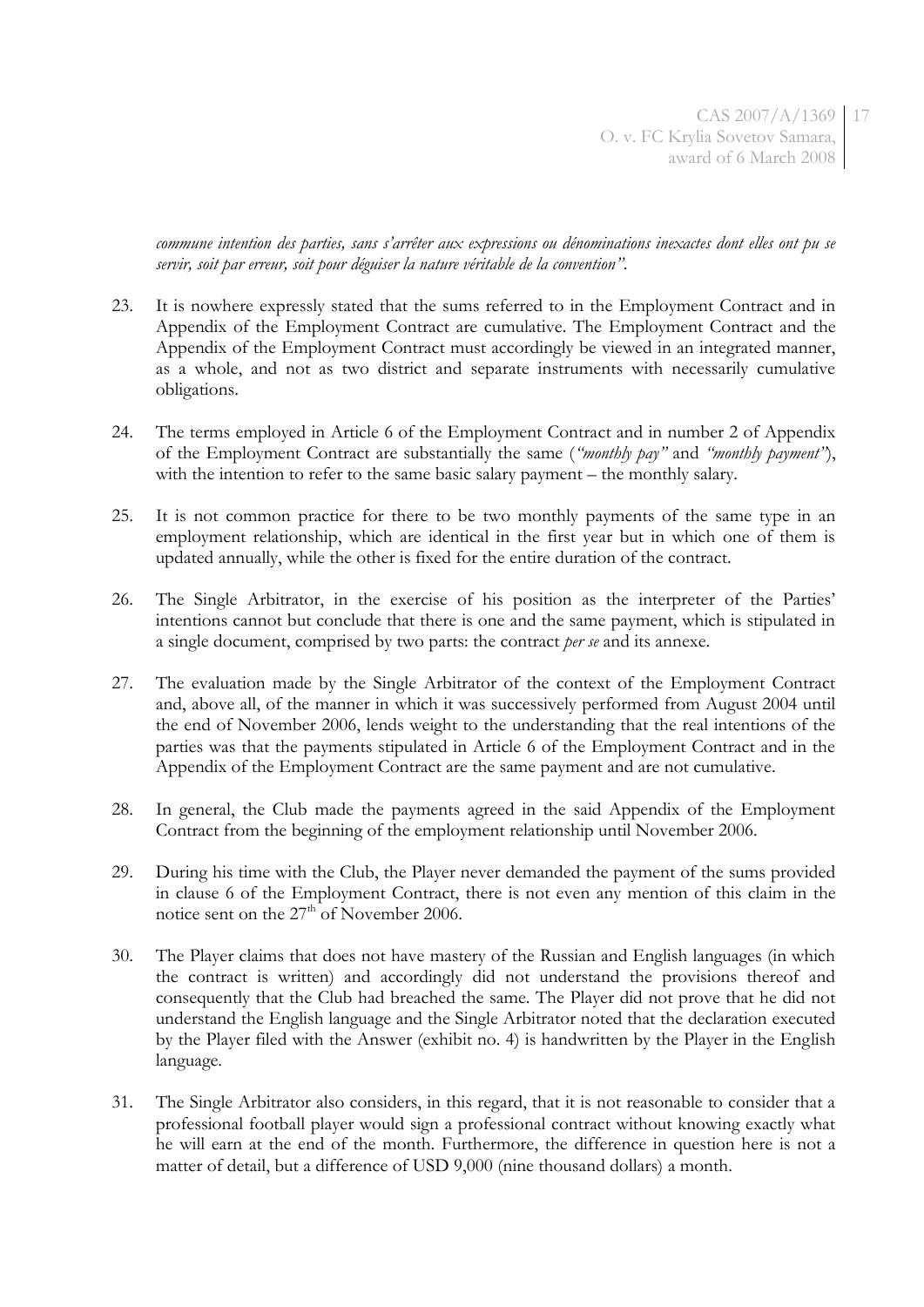CAS 2007/A/1369 18 O. v. FC Krylia Sovetov Samara, award of 6 March 2008

- 32. In the light of the above, the Single Arbitrator cannot, assume that the Player was unaware of the payments terms of the Employment Contract he signed with the Club; otherwise he will be unable to presume the Parties' intentions.
- 33. It appears to be evident and inescapable that the figures in the said Appendix of the Employment Contract are nothing else but the annual updates of the Player's salary, commencing with the USD 9,000 (nine thousand dollars) provided in article 6 of the Employment Contract, for the first year of the duration of the contract, and increasing on an annual basis to USD 11,000 (eleven thousand dollars), USD 12,500 (twelve thousand five hundred dollars), USD 14,500 (fourteen thousand five hundred dollars) and USD 17,000 (seventeen thousand dollars) for the years until the end of the Employment Contract.
- 34. It is furthermore not possible to ignore the fact that the Parties had a perfectly peaceful relationship throughout the entire duration of the Employment Contract so far as compliance with the contractual terms thereof is concerned. At no time did the Player claimed or demanded the payment of any sum in addition to the sums paid to him every month by the Club.
- 35. Like the DRC in the decision under appeal, the Single Arbitrator considers that the financial agreement in Appendix of the Employment Contract is a true reflection of the Parties' intentions at the moment when the contract was signed.
- 36. It should also be noted that the case-law cited by the Player in his Appeal Brief is all based on cases in which the facts were substantially different from this case.
- 37. Notwithstanding the above, even if the said payments were outstanding, the Player could only terminate his Employment Contract unilaterally with just cause once he had demanded the outstanding payments from the Club and once the Club had nevertheless still not paid. The Single Arbitrator considers that even if it is admitted, for the sake of argument, that the salaries claimed are due, the dispensation with the need for a demand in circumstances of prolonged and evident breach (in which circumstances, the Appellant considers, as stated in the submissions at the hearing, that no demand is necessary) is only relevant if the fact, or facts, whether continued or not, are *per se* such that the continued existence of the employment relationship is immediately called into question, which is not the case in a case of outstanding salaries.
- 38. This being so, the Player's claim that it be declared that he had just cause for the unilateral termination of the Employment Contract on the grounds of breach, by the Club, of the payment terms agreed by the parties, cannot but fail
- 39. Accordingly, the claim that the Club be ordered to pay the Player the sum of USD 9,000 (nine thousand dollars) per month from the  $20<sup>th</sup>$  of August 2004, plus default interest, must also fail.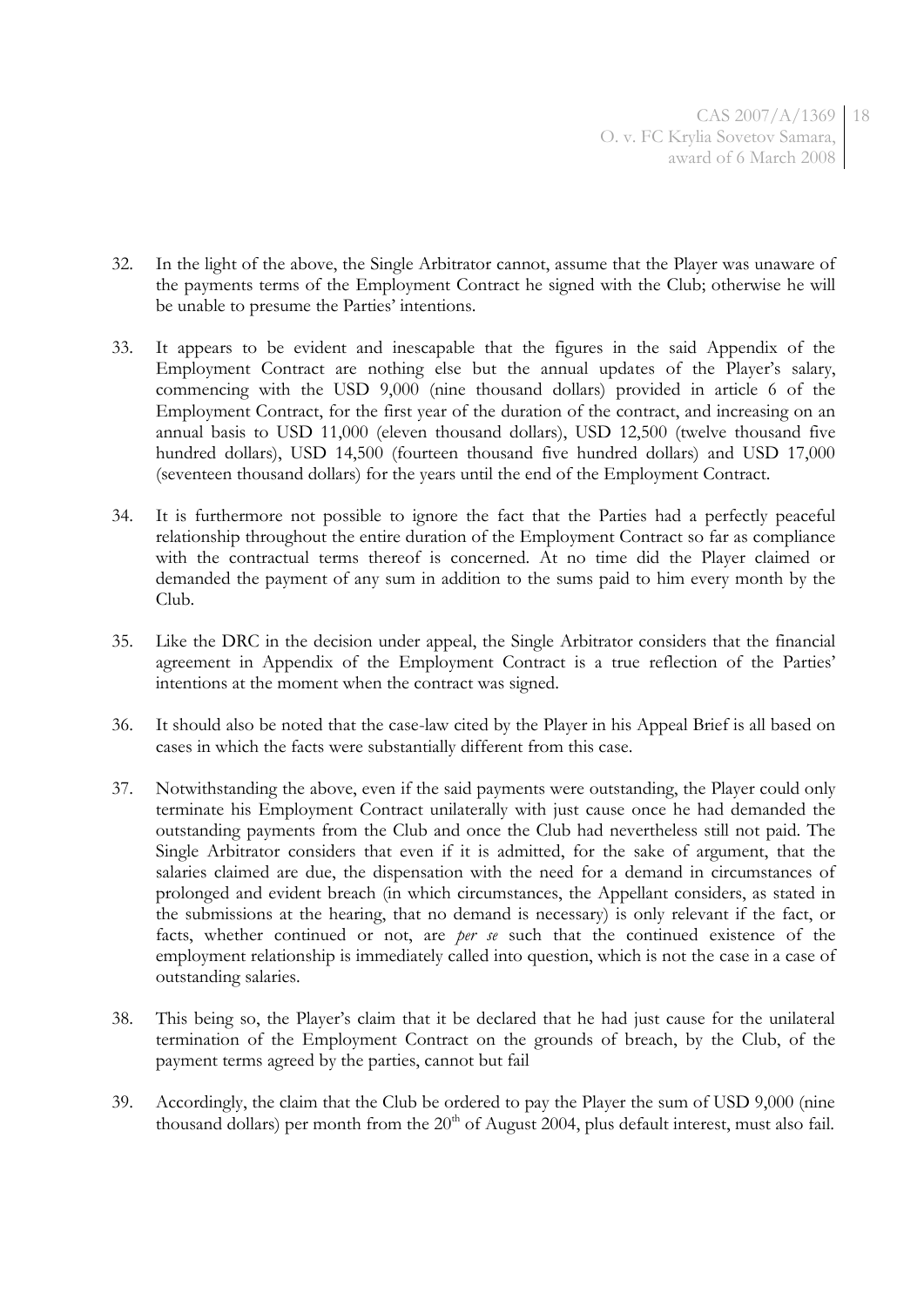#### b) Regarding Sporting Just Cause

#### 40. Article 15 of the FIFA Regulations provides that:

*"An established Professional who has, in the course of the Season, appeared in less than 10% of the Official Matches in which his club has been involved may terminate his contract prematurely on the grounds of sporting just cause. Due consideration shall be given to the player's circumstances in the appraisal of such cases. The existence of sporting just cause shall be established on a case-by-case basis. In such a case, sporting sanctions shall not be imposed, though compensation may be payable. A Professional may only terminate his contract on this basis in the 15 days following the last Official Match of the Season of the club for which he is registered".*

- 41. It is accordingly necessary for four requirements to be complied with before a player can terminate his Employment Contract on the grounds of sporting just cause:
	- That the player is an established professional;
	- That he has played in less than  $10\%$  of the official matches in which his club was involved in the sporting season in question;
	- The player's personal circumstances; and
	- That he terminates his employment contract during the 15 days following the final official match in the season of the club with which he was registered.
- 42. We shall now consider each of these requirements individually:
	- aa) An established Professional
- 43. The Player was 22 years of age on the date of the termination of his Employment Contract.
- 44. He came to Europe from Nigeria when he was 17 years old.
- 45. In Bulgaria, the Player played in 27 matches (1988 minutes) for PFC Levski Sofia.
- 46. In Russia, the Player played in 19 games (1087) minutes in the 2005 season for the Club.
- 47. The Player was transferred to the Club in August 2004 for a transfer fee of USD 550,000 paid to his former club, PFC Levski Sofia.
- 48. The Single Arbitrator is of the opinion that the *"established professional"* concept needs to be filled out not only on the basis of the player's age, but also on the basis of his sporting level as demonstrated during his career, in terms of an acceptable standard in the light of the specificity of the sport, the players legitimate expectations and what is expected of the player in terms of sporting performance.
- 49. The applicable sporting regulations, *i.e.* the criteria considered therein, must also be taken into consideration in this interpretative exercise. Article 1 of Annexe 4 of the FIFA Regulations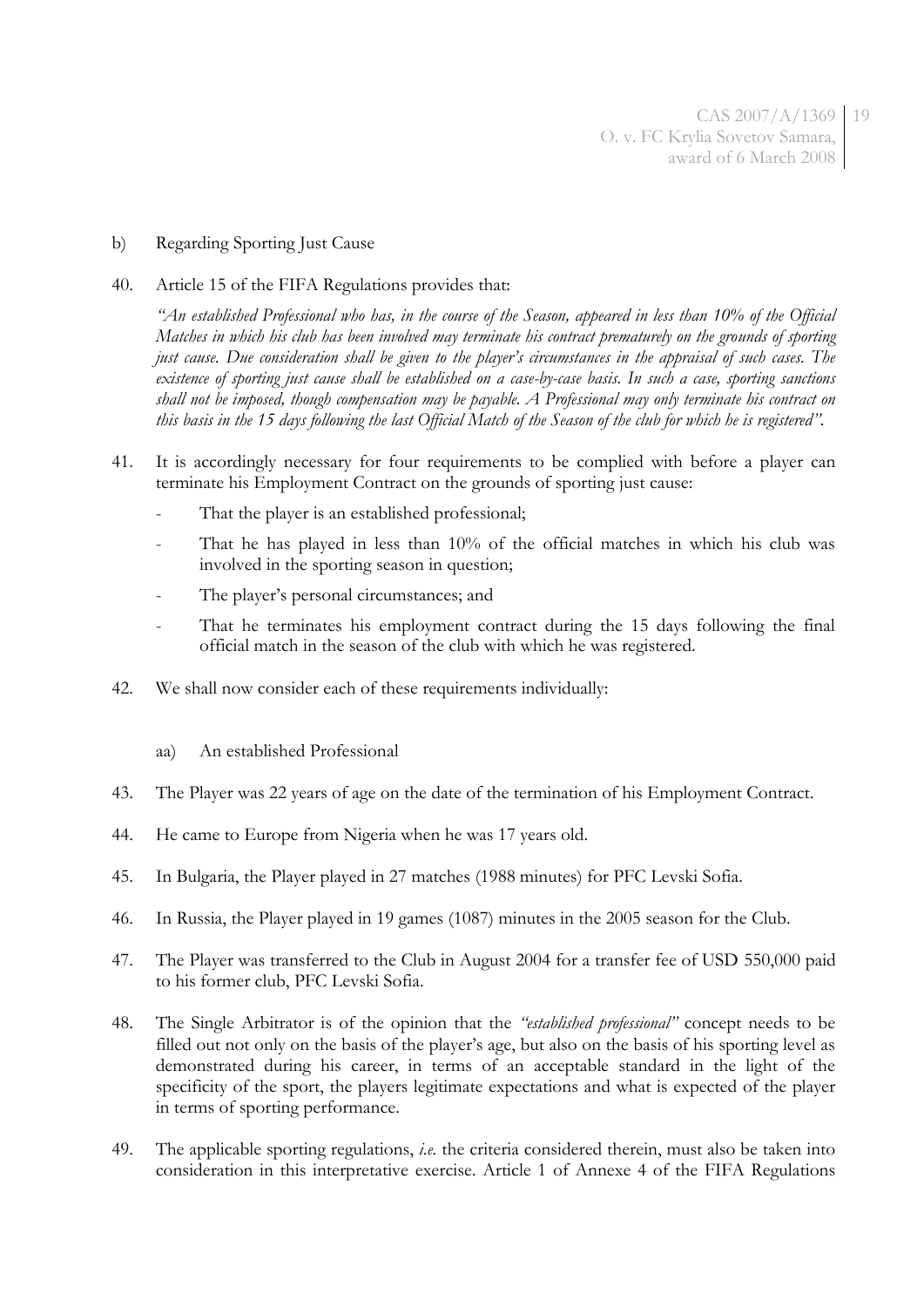CAS 2007/A/1369 20 O. v. FC Krylia Sovetov Samara, award of 6 March 2008

provides a general indication, when it provides that compensation for training *"shall be payable, as a general rule, up to the age of 23 for training incurred up to the age of 21"* (our underlining).

- 50. The Single Arbitrator interprets this provision so that there is a presumption that the conclusion of a player's training period occurs when the player reaches the age of 21.
- 51. Furthermore, the willingness evinced by the Player to pay training compensation to the Club does not *per se* amount to an admission that the Player is not yet an established professional, as this compensation is always due in cases of transfers or first registrations of players under 23, whatever their sporting or competitive level.
- 52. The Single Arbitrator considers further that the relevant level for the definition of an established player is related to his development as a player, taking a common competitive standard into consideration, and not to the reality or competitiveness of the club for which the player plays from time to time. Any other approach would be the same as saying that for a player not to be an established player it suffices that he plays for a certain club, while he would not be an established player if he played for a club with greater ambitions or a higher sporting level.
- 53. Accordingly, in the light of the considerations above and considering that:
	- a) the Player came to Europe from Nigeria with a professional sports contract at the age of 17;
	- b) in the 2003/2004 sporting season the Player had played in 27 games (1988 minutes) for PFC Levski Sofia, one of the most important football clubs in Bulgaria;
	- c) the Player was transferred to the Club in 2004 for a transfer fee of USD 550,000;
	- d) during the 2006 sporting season the Player received a monthly salary of USD 12,500, in addition to the other terms of the contract;
	- e) the Player played in 19 matches (1087 minutes) for the Club in the 2005 season; and
	- f) the Player was 22 years old when he rescinded his contract unilaterally;

in the light of all the facts, the Single Arbitrator considers that the Player was already an established professional on the 27th of November 2006 and this requirement in article 15 of the FIFA Regulations is accordingly complied with.

- bb) Participation of the Player in less than 10% of the Official Matches played by the club
- 54. Legal theorists are not in agreement regarding the interpretation of this requirement. There are some who maintain that the player's participation must be considered in terms of the games in which the player played, while others maintain that this calculation must be done on the basis of the number of minutes the player was actually on the field of play.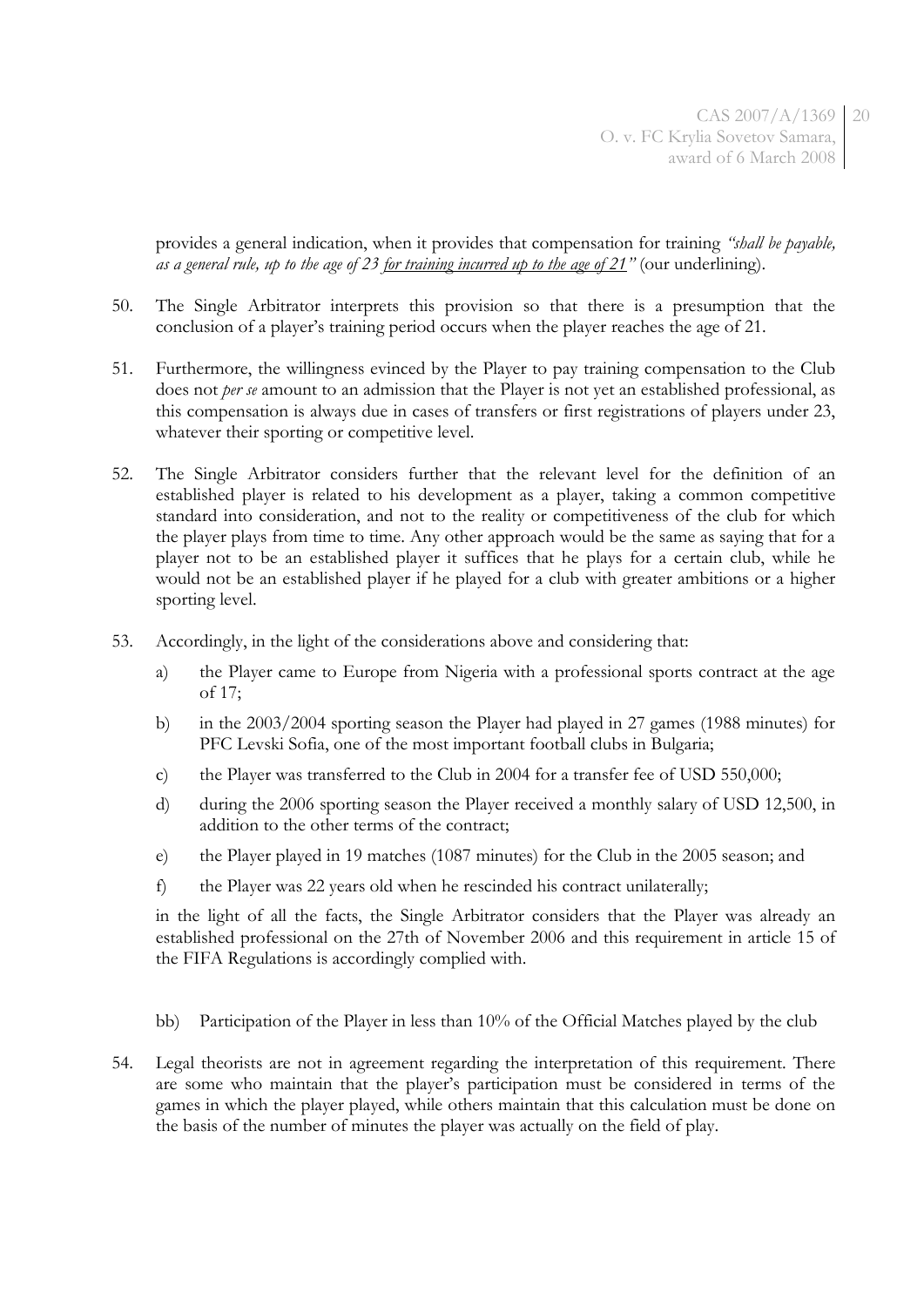CAS 2007/A/1369 21 O. v. FC Krylia Sovetov Samara, award of 6 March 2008

- 55. The letter of the law is clear, as it expressly states *"in less than 10% of the Official Matches in which his club has been involved"*, and in its decision the DRC interprets this provision literally.
- 56. However, FIFA itself reflects the differences of interpretation referred to above, in its version of the Regulations for the Status and Transfer of Players, with commentary, which states that *"it is not the number of appearances in games but the minutes effectively played therein that is relevant"*. Although the said commentary is not binding it is an interpretative approach, which is likely to give rise to a certain certainty among sports professionals.
- 57. In the commentaries, FIFA appears to admit a teleological interpretation of the provision, *i.e.* an interpretation, which takes the objective of the provision into consideration, rather than a strictly literal application of article 15.
- 58. Indeed, if the text of the said article 15 is considered in detail, it appears to have been the intention of the creator of the provision to give decisors room for manoeuvre in the application of the concept, as the latter are required to decide on a case-by-case basis, taking into consideration such subjective factors as the player's circumstances.
- 59. The provision and specifically the question of the calculation of a 10% participation in official matches must accordingly be considered in the light of the *ratio* of article 15, even if this leads to a consequence other than would have been obtained via a literal analysis of the said provision.
- 60. In the Single Arbitrator's opinion, the aim of this article is to permit a player to terminate his employment contract unilaterally if he is in a situation in which he is prevented from exercising his professional activity with a reasonable frequency and is, as such, prevented for progressing professionally.
- 61. In football, as in most sporting activities, regular competitive play is fundamental for the player's development and for the maintenance of his physical and technical skills.
- 62. Indeed, the market value of a player is created taking into consideration how the player performs and what he produces on the field of play, so that it is naturally difficult for a player, who wishes to progress in his career, if he lacks visibility because he is not playing.
- 63. If read literally, the limits imposed by this provision could be easily avoided by any club in relation to any player, for this it would suffice to put the player on the field in 10% of its official games, while only allowing him to play for 1 minute in each of these matches.
- 64. This interpretation could defeat the intention underlying the approval of this provision, which essentially seeks to protect players from being prevented from actively continuing with their professional careers and from keeping up their levels of competitiveness.
- 65. It is therefore admitted that participation by the player in more or less 10% of the official matches played by his club during a certain sporting season is calculated, not only by taking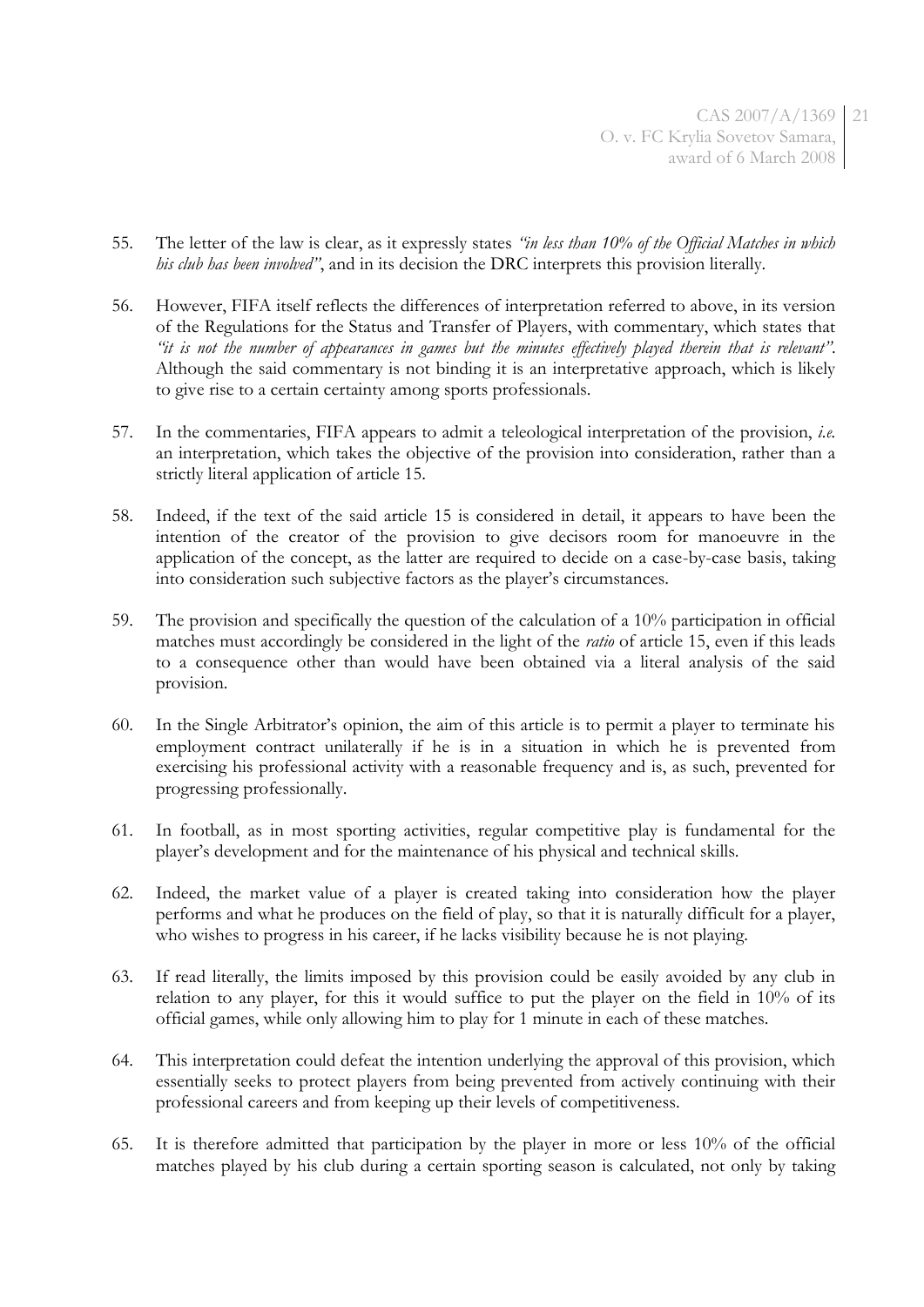the number of matches in which the player did in fact play, but according to the time he was playing on the field.

- 66. Another aspect of the arithmetic calculation of the 10% requirement also needs to be clarified, i.e. what is the basis of the calculation, or what is the total number of games of the team, which must be taken into consideration?
- 67. First of all, it is necessary to expressly exclude matches played by second teams, or "B" teams, from this calculation. As this provision applies only to established professionals, the Single Arbitrator considers that it makes no sense to include such games in the calculation of either the total Official Matches played by the club, or in which the player played.
- 68. The Single Arbitrator considers in this regard that the first team games, which are relevant for the purpose of the calculation of the 10% envisaged in article 15 of the FIFA Regulations, do not have to correspond to all official matches played by the team during a certain sporting season. For there are certain games in which a player is not eligible to play and which should not be included in the calculation, *i.e*.:
	- a. matches in which a player cannot play because he has been disqualified for unsporting behaviour, which has also been punished by the club internally; and
	- b. matches in which a player was not eligible to play because of illness or injury, which was not a direct or indirect consequence of his professional activity as a football player.
- 69. Having made these preliminary comments, we shall now proceed to analyse the specific facts of this case:
- 70. It has been proved in these proceedings that the Player played in 4 (four) matches as a member of the Club's first team:

| Krylia Sovetov – Dinamo    | 64 min.         | 05-March-2006     | $\zeta$ <sub>u</sub>  |
|----------------------------|-----------------|-------------------|-----------------------|
| Lokomotiv – Krylia Sovetov | 45 min.         | 19-March-2006     | Championship          |
| Krylia Sovetov – Rubin     | 45 min.         | 27-March-2006     | Championship          |
| Kuban – Krylia Sovetov     | 44 <i>min</i> . | 20-September-2006 | $\epsilon$ <i>u</i> b |

- 71. In the Single Arbitrator's opinion, the game that the Player played for the Club's second team should not be taken into consideration.
- 72. The total time on the field of play is 198 minutes.
- 73. During the sporting season in question, the Club had 34 official games with a total of 3090 minutes (90 minutes x 34 games + 30 extra time in the game against Dynamo).
- 74. The Player was not eligible to play for the first team for 2 weeks (during which the team played 3 official games, on 10, 17 and 23 of July 2006 against Dynamo, Alania and Terek, as was confirmed at the hearing and from public information available to the court), because of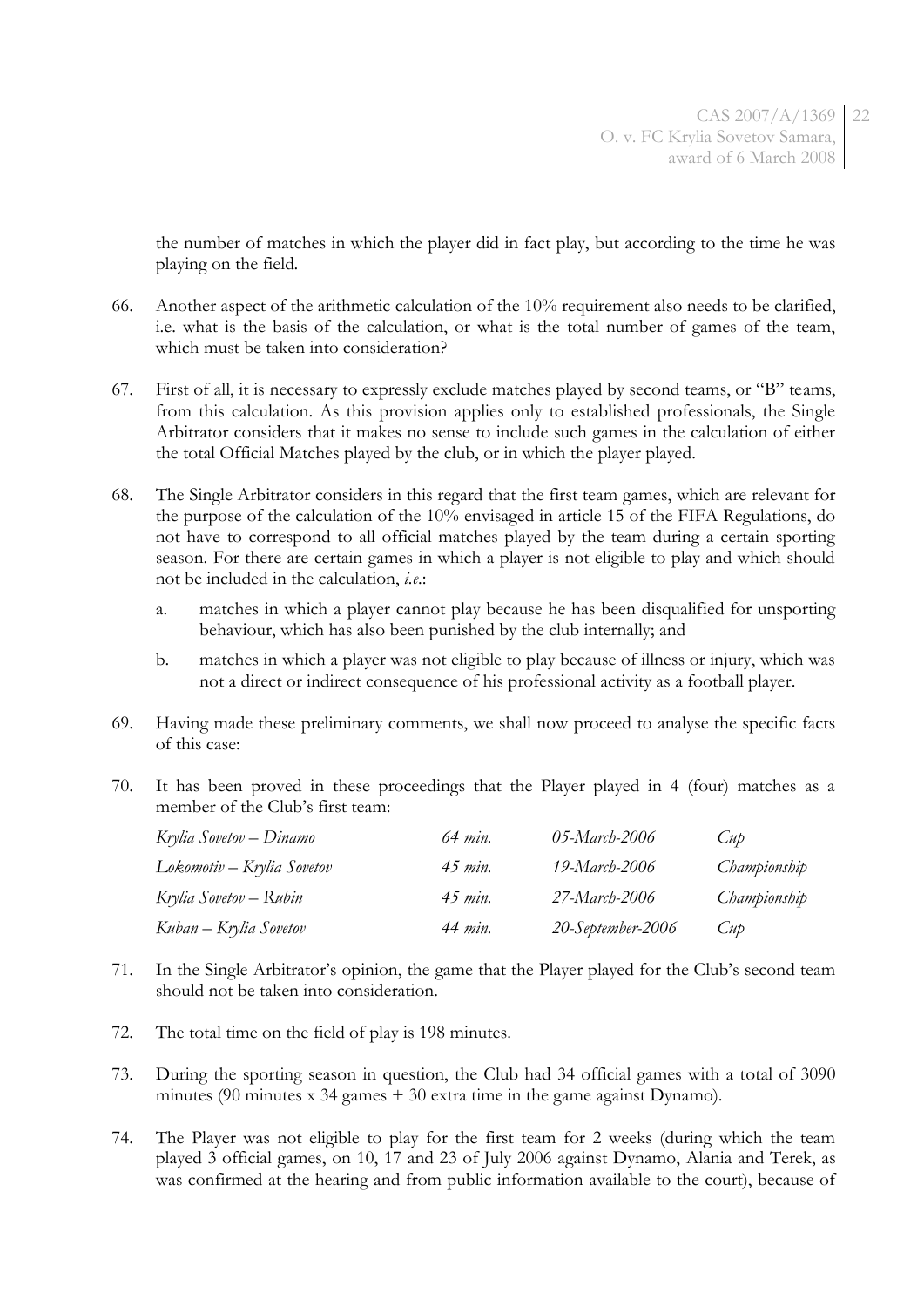illness unrelated to his professional activity and because he was also banned for 3 games because of unsporting conduct, for which the Player was also punished by the Club.

- 75. In the light of the above, the number of games to be taken into consideration for the purposes of the application of article 15 of the FIFA Regulations is not 34 games, but only 28 games. Likewise, the total time is not 3090 minutes, but only 2550 minutes (28 games x 90 minutes + 30 minutes of extra time in the match against Dynamo).
- 76. Although the Player played in 14.28% of the Club's official games for which he was eligible (4 out of 28 possible games), he only played for 7.76% of the minutes he was eligible to play (198 out of 2550 possible minutes).
- 77. According to the Single Arbitrator's interpretation of article 15 of the FIFA Regulations, he considers that notwithstanding the letter of the law, the meaning of the provision is that actual time played rather than the number of games should be considered.
- 78. In the light of the above, the Single Arbitrator considers that the second requirement in article 15 of the FIFA Regulations is complied with.
	- cc) Player's circumstances
- 79. Many of what the Single Arbitrator considers to be the player's circumstances have already been considered in the preceding point, *i.e.* with regard to his legitimate aspirations to develop his skills and advance in his professional career.
- 80. It is easy to understand that a 22 year old player from a country in which professional football is still at an incipient phase, to play in one of the main European Leagues has a great desire to show his skills, to play his football and to aspire to a high level career.
- 81. It is also easy to understand that it is on the field of play in competitive matches that this is done.
- 82. The aspirations and personal circumstances of each player vary not only according to age, but also according to his career progress and obviously according to his position on the field.
- 83. A player, who is hired as a second goalkeeper must be willing to play only when the first goalkeeper is injured or, at most, in cup matches. A third goalkeeper must be willing to pass a whole season without ever playing.
- 84. This is not, however, the case of the Player, who, is a 22 year old field player, for whom it is legitimate to want to do more than play sporadically for short periods in some games, when he played in 20 matches, for a total of 1087 minutes on field, during the previous year (viz. Annex 8 of the Appeal Brief).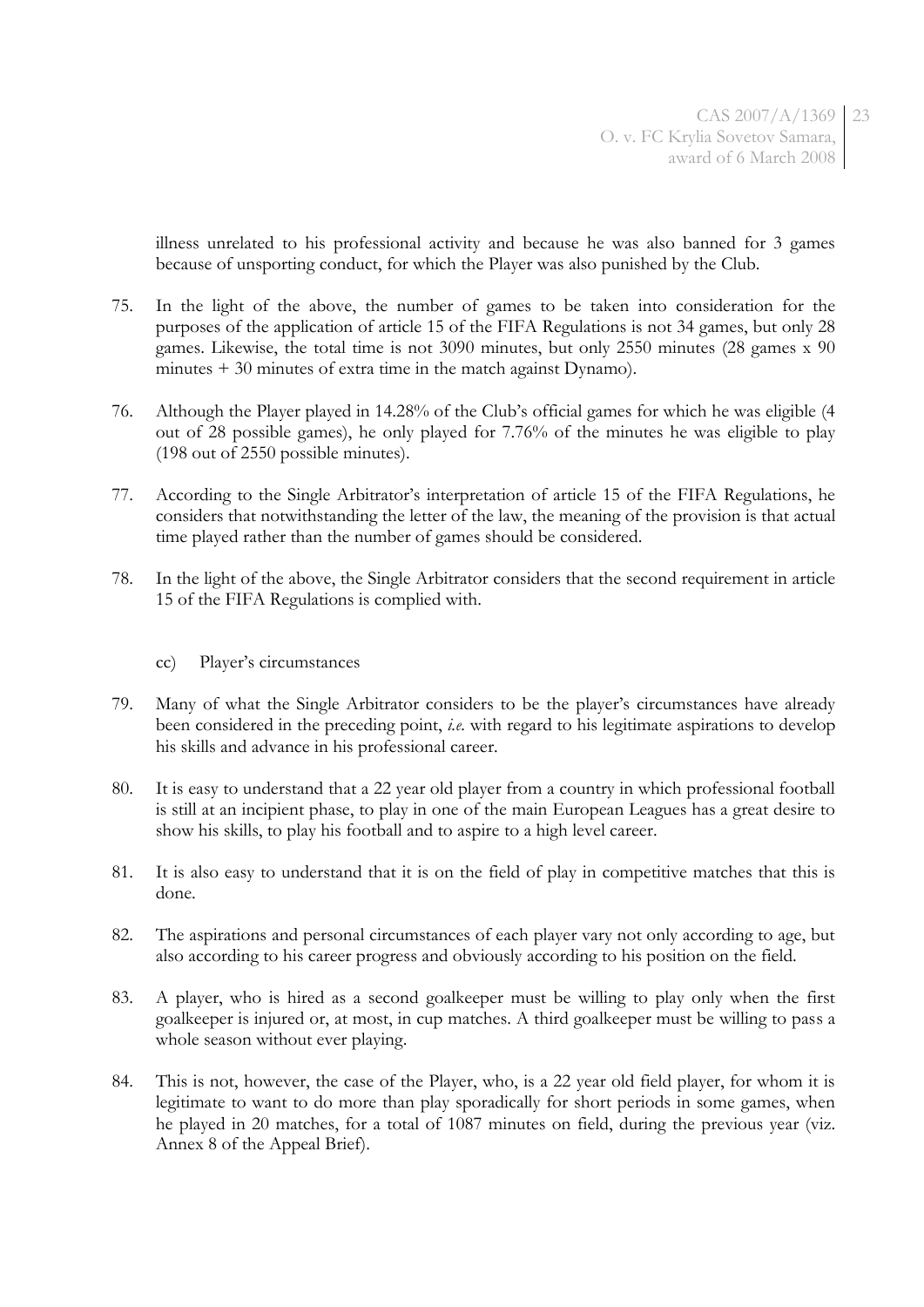- 85. Furthermore, the Single Arbitrator must take into consideration that it has not been proved that he ever, during the 2006 season, expressed the slightest discontent with regard to the lack of opportunity in his team's games or that he informed the Club that he wished to play in more first team games.
- 86. The Player's right to an effective occupation and to participate actively in competitions, to his technical, tactical and physical development cannot, in the Single Arbitrator's view, limit the freedom of action of clubs' technical departments, *i.e.* the club manager, in each game, to put on the field the players, which, in his opinion, as best suited to obtaining a positive result.
- 87. The technical management of the team is a matter for the club. This fact is undeniable. It is likewise undeniable that a player has a legitimate expectation of playing an active role in the life of the club and in the competitions in which its team plays.
- 88. We are also aware that a player's interests are not limited to the achievement of personal objectives to play. The winning of sporting titles, as a collective objective, is also achieved and depends on the team's good performance. The titles that a club can win because of its sporting merit necessarily revert as collective and individual laurels to all team members.
- 89. A player is not always in a physical and psychological condition in order to compete. The integration of a player in a team is not always consolidated. A player is not always able to become integrated within the culture of a club and to have relations of friendship and camaraderie with the other players, *i.e.* a player does not always integrate in what is commonly known as the "changing room". All these are factors and circumstances, which should be taken into consideration in the evaluation of the "effective occupation" of a player and the management of the team's performance that is required of the team's manager. We know from practical experience that a good player does not always do well in all teams and all clubs and that it is possible that the root cause of the non-integration or lack of motivation of a player may lie outside the club. This justifies the fact that the player may not be fielded in certain games or even that the player agrees to accept and agree to this treatment, because the player considers that he is not in good physical or psychological condition or that other players in the same team are performing better, in order to achieve a good result for the team.
- 90. For all of the reasons detailed above and in order to preserve contractual stability, the termination of an employment contract for sporting reasons cannot be accepted on the basis of mere compliance with the formal requirements referred to above, unless the player has during the performance of his employment contract made the Club aware of his dissatisfaction with the fact that he is not actively participating in the team's games. Silence can communicate a sense of resignation, acceptance or even accommodation to the situation and give the impression he lacked motivation.
- 91. The Club was accordingly not duly alerted to the player's dissatisfaction and so could not take corrective measures during the season with a view to an improved equilibrium between the Parties.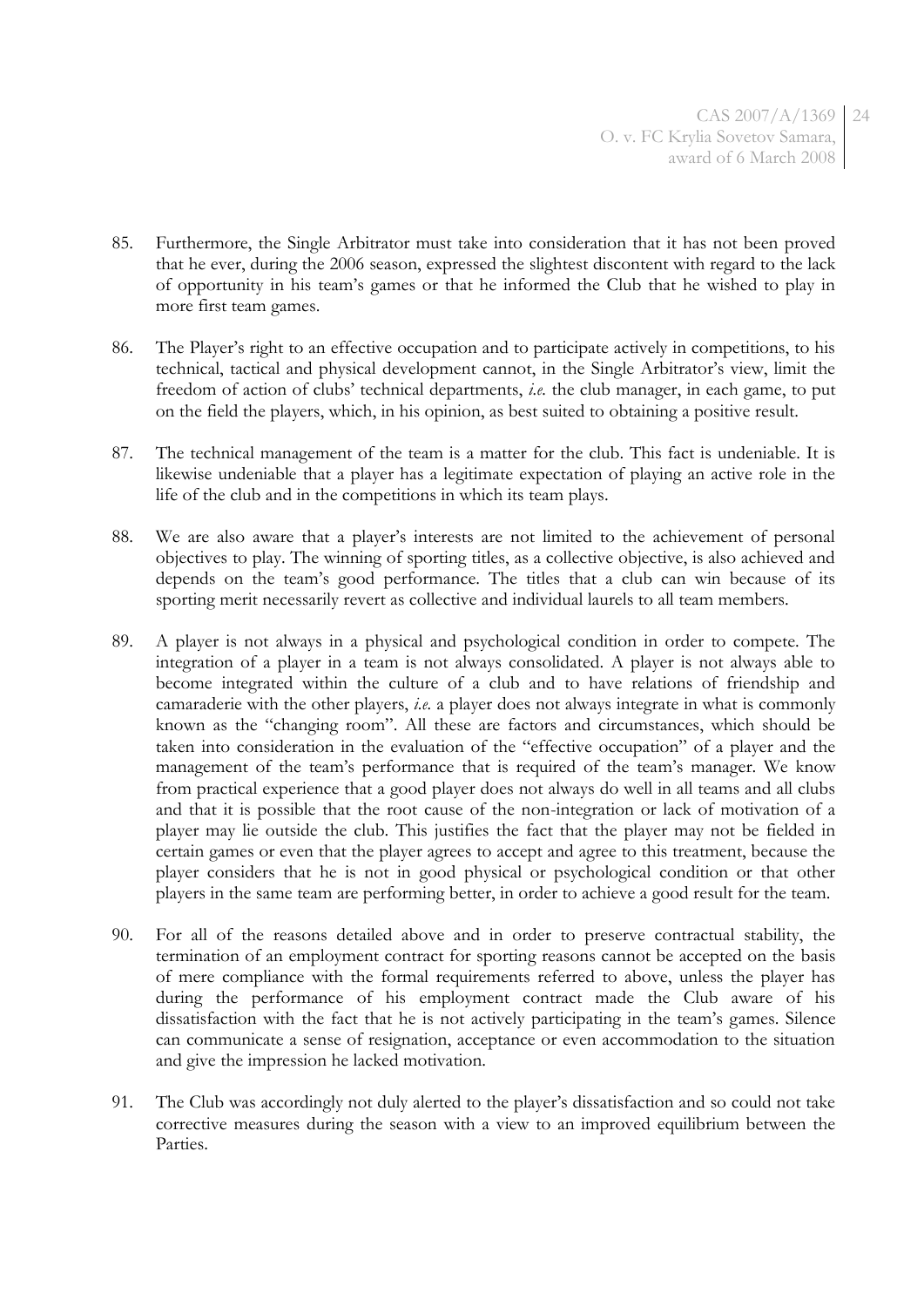CAS 2007/A/1369 25 O. v. FC Krylia Sovetov Samara, award of 6 March 2008

- 92. A player, who demonstrates by act or omission, during a sporting season that he is resigned to his position as an unused player, cannot subsequently avail himself of the said situation in order to justify the termination of his contract on the grounds of sporting just cause.
- 93. In the opinion of the Single Arbitrator, it has not been proved that the Player manifested any discontent with regard to his position as an unused player during the season, but more because of negligence than bad faith. There is not the slightest evidence that the Player was surreptitiously waiting for the end of the season and counting the minutes he played, in order to terminate the contract immediately.
- 94. It must accordingly be considered that the Player's personal circumstances justified his intention to leave the Club, but that the Player should, in some way, during the season, have manifested his discontent with the way he was being treated by the Club, *i.e.* the fact that he was little used in first team games. Thus, the Single Arbitrator considers that the "player's circumstances" requirement in Article 15 of the FIFA Regulations is not complied with.
	- dd) That the player terminates his employment contract during the 15 days following the last official game of the season the club with which he is registered
- 95. The notice of the Player's intention to terminate the Employment Contract on the grounds of sporting just cause was given in a fax sent to the RFU and FIFA via the BFU on the 27th of November 2006.
- 96. According to the general provisions of the law, notice of the rescission of a contract is effective once it is known to the other party, unless the other party intentionally placed itself in a position in which it could not become aware of the said notice.
- 97. So far as it is possible to say on the basis of the evidences provided by the parties, the Club only became aware of the player's intention when it was contacted by the RFU on the 19th of December 2006.
- 98. At the hearing, application was made to lodge a document, which is a photocopy of a fax transmission report of several transmissions between 10 and 27 November 2006, which contains a reference to the transmission of a 4-page fax to the Club's number at 17:36.
- 99. The lodging of the said document was opposed by the Club, although the Single Arbitrator had considered that the same was relevant to the discussion of the communication and awareness of the termination notice on the part of the Club. The Single Arbitrator stated further however that he did not consider that the document amounted to sufficient evidence that the said termination notice had been received. The Appellant has not provided the transmission report of the communication sent, which would include copy of the first page of the communication. Therefore, the Sole Arbitrator understands that the evidence provided cannot be accepted as a satisfactory proof of transmission or that the contents of the message were that which the Player sought to be upheld in this appeal.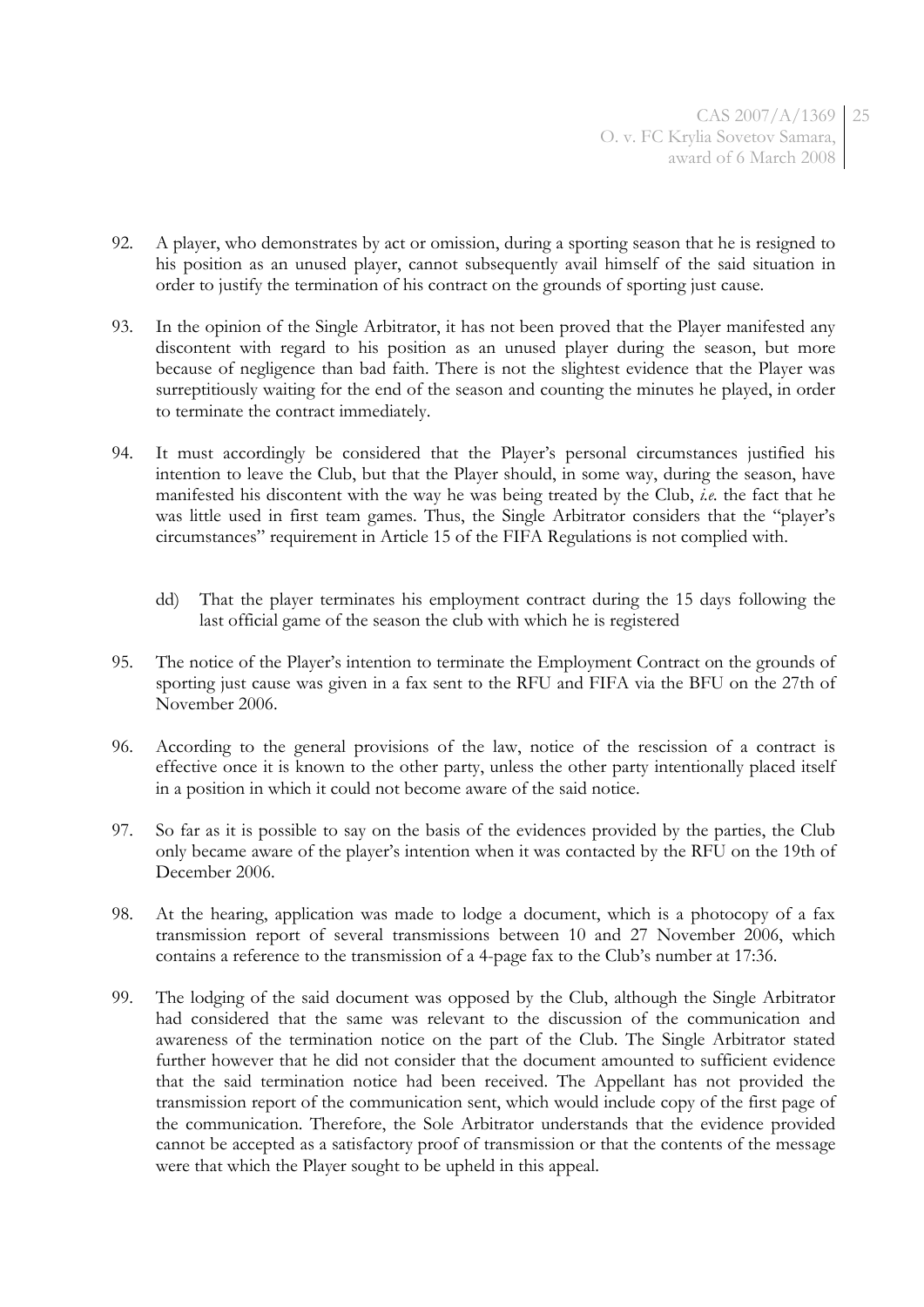CAS 2007/A/1369 26 O. v. FC Krylia Sovetov Samara, award of 6 March 2008

- 100. Despite the fact that the Club, at the hearing, acknowledged that it had become aware, during the days following the sending of the communication dated 27 November 2006, that contacts were being made between the Player and FIFA, it is also true that it stated that it had been unaware of the exact nature of the contents of the said contacts/communications and of what it was that the Player wanted from FIFA.
- 101. The termination of a contract involves compliance with rigorous formal and material requirements with regard to the giving of notice thereof to the other party, given the inherent seriousness of the rescission of a contract and the particularly relevant consequences thereof. In this case it has not been proved that the notice was sent directly to the Club, or that the Club had direct notice of the contents thereof on the date on which the Player states he sent the notice. It is stressed in the latter regard, that in the notice sent by the Player, the Club appears only as a party to which the notice is notified and not as the party to which the notice is addressed, as is required. Finally it is also noted at the material level that the terms of the communication sent are imprecise as to the formalisation of the termination of the contract on sporting grounds. The communication sent does not amount to a clear formalisation of the decision to terminate the contract, but is rather a request for the termination of the contract, which is addressed to the persons to whom the communication itself is addressed. It appears that the Player was awaiting some confirmation, as can be inferred from the first paragraph of the said communication, which states *"(…) I would like to request termination of the labour contract between your affiliated club FC Krylya Sovetov Samara and my client on the grounds of sporting just cause (…)"*.
- 102. Accordingly, as the sporting season ended on the 26th of November 2008, the unilateral termination of the Employment Contract by the Player on the grounds of sporting just cause would have to have been received by the club no later than the  $12<sup>th</sup>$  of December 2006.
- 103. In the light of the above, the Single Arbitrator considers that the Player did not terminate his Employment Contract with the Club within the 15-day period following the Club's final Official Game in the season and that the final requirement for the unilateral termination of the Employment Contract on the grounds of sporting just cause provided in article 15 of the FIFA Regulations has not been complied with.
	- ee) Conclusion
- 104. The Single Arbitrator considers with regard to the sporting just cause for the unilateral termination of the Employment Contract invoked by the Player, that:
	- a) the Player was already an established professional on the 27th of November 2006;
	- b) the Player had a match play time of less than 10% of the time for which he was eligible to play for his team during the 2006 season;
	- c) the player's personal circumstances do not, in this case, justify the unilateral termination of the Employment Contract on the grounds of sporting just cause; and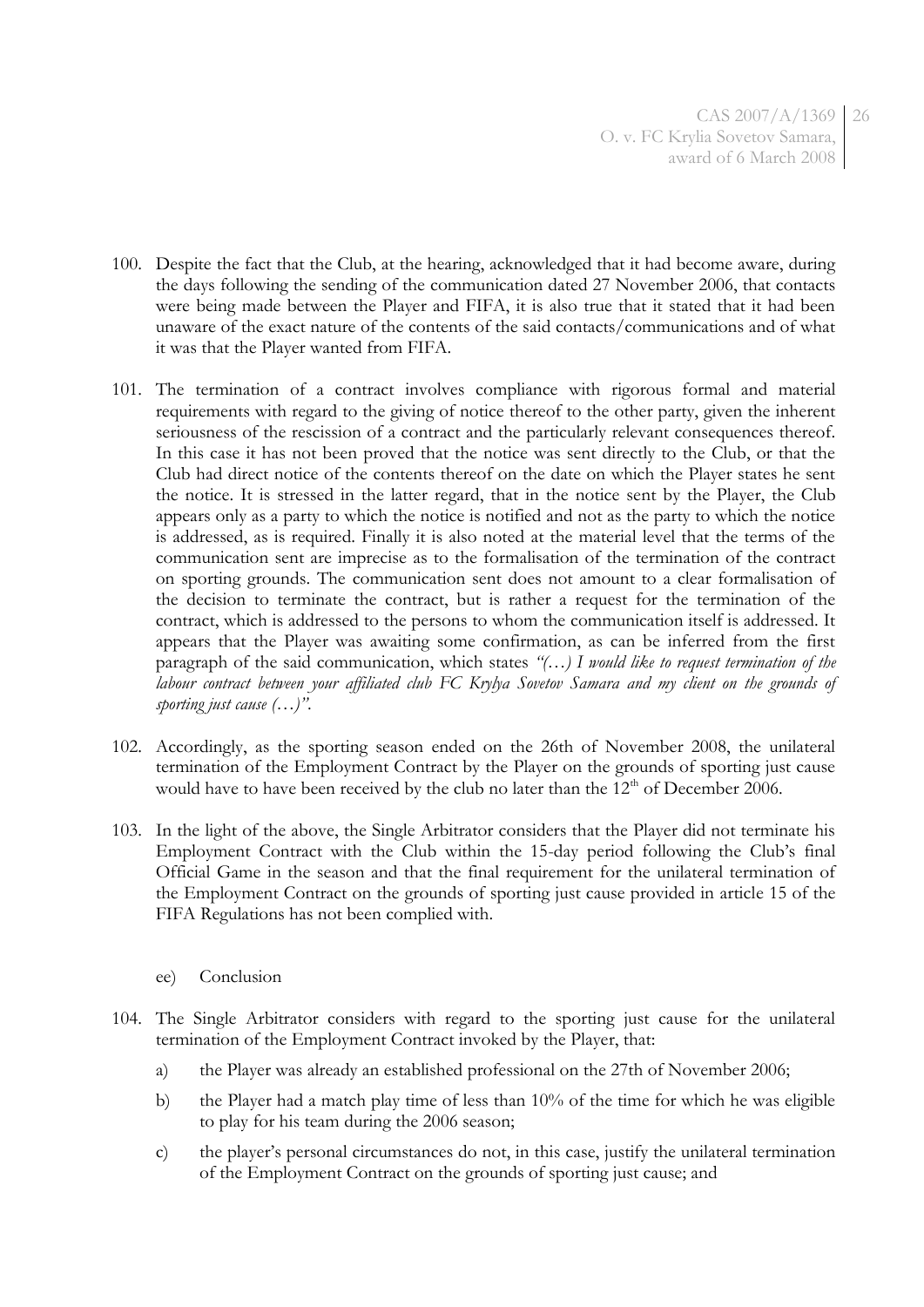- d) the Player also failed to rescind his Employment Contract with the Club during the 15 day period following the Club's last official game of the season.
- 105. This being so and as the requirements of article 15 of the FIFA Regulations are cumulative and two of them have not been complied with, the Single Arbitrator accordingly upholds the DRC Decision appealed against, although not on entirely the same *ratio* as is stated therein, and dismisses the claim for the unilateral rescission of the Employment Contract between the Player and the Club on the grounds of sporting just cause.
- c) Regarding the unilateral rescission of the contract with just cause on the grounds that the Club failed to provide the Player with a valid Russian work visa for the 2007 season.
- 106. There is no fact pleaded and proved in these proceedings on the basis of which it can be concluded that the Player was prevented from returning to Russia and to the Club because he did not have the necessary work visa.
- 107. What is, on the contrary, evident is that the Club sought successively to convince the Player to return to Russia and to continue with his career and that the Player never evinced any desire or even willingness to do so.
- 108. Additionally, the question of the Player's visa only arose at a stage when the Player had already manifested his intention to rescind his Employment Contract with the Club and had decided not to return to the Club.
- 109. As the Player had taken the said decision and given formal notice thereof in a letter signed by his representative, the allegation that he was prevented from returning to Russia because of an act or omission on the part of the Club, *i.e.* that the Club had prevented him from obtaining the necessary visa, is inadmissible.
- 110. It has accordingly not been proved that the club was in breach of any obligation with regard to the visa that the Player required in order to return to Russia, so that this aspect of the Player's claim is also dismissed.
- 111. The Player's claim for the recognition of just cause for the unilateral termination of the Employment Contract by the Player is accordingly dismissed and, consequently, both the main and subsidiary claims made by the Player are dismissed.

## *B. Regarding the Compensation payable by the Player to the Club*

112. In order to determine the amount of the compensation to be paid to the Club by the Player, the Single Arbitrator will: (i) determine the Player's obligation to compensate the Club; (ii) determine the facts, which are relevant to the question of the fixing of the compensation in the light of the criteria provided in article 17 of the FIFA Regulations; (iii) determine any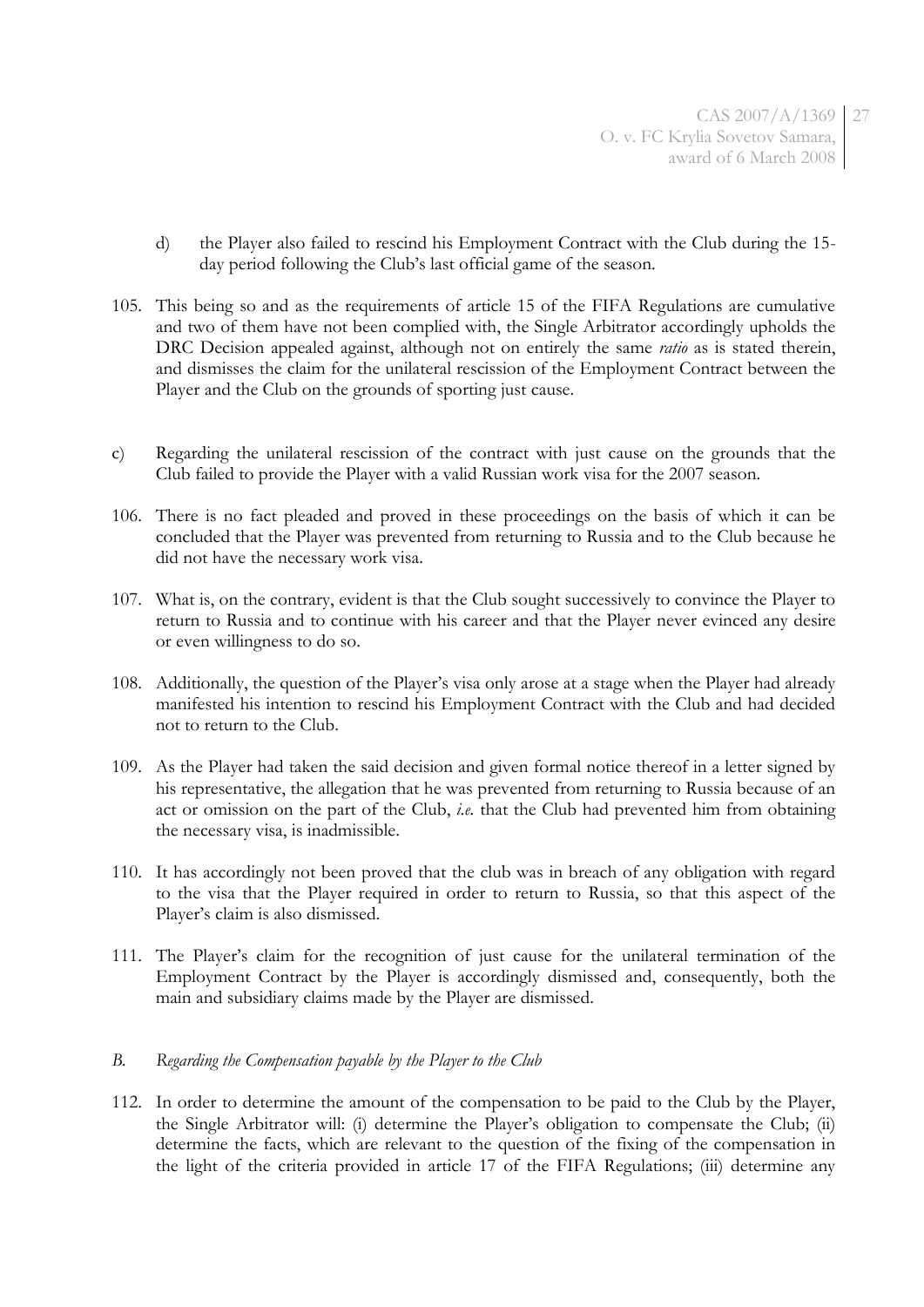CAS 2007/A/1369 28 O. v. FC Krylia Sovetov Samara, award of 6 March 2008

aggravating or mitigating factors; and (iv) assess the amount of compensation payable, taking the previous matters into consideration.

- a) The obligation to compensate
- 113. The decision appealed against awarded compensation against the Player, in the Club's favour for breach of contract without just cause, in the sum of USD 446,685, plus default interest at the rate of 5%, as from the final date for the payment thereof, *i.e.* 30 days after service of the DRC Decision.
- 114. It has been duly established in these proceedings that the Player terminated his employment contract with the Club without just cause during the protected period (as defined in 7. of the Definitions of the FIFA Regulations).
- 115. According to the provisions of no. 1 of article 17 of the FIFA Regulations, regarding the termination of contracts without just cause, *"In all cases, the party in breach shall pay compensation. (…)"*.
- 116. It having been established that the termination of the Employment Contract, by the Player, was without just cause, there is no other conclusion possible other than that the Player must pay compensation to the Club.
- b) Regarding the facts relevant to the quantum of the compensation in the light of the criteria provided in article 17 of the FIFA Regulations
- 117. Article 17 of the FIFA Regulations provides that:

*"The following provisions apply if a contract is terminated without just cause:*

- *1. In all cases, the party in breach shall pay compensation. Subject to the provisions of article 20 and Annexe 4 in relation to training compensation, and unless otherwise provided for in the contract, compensation for the breach shall be calculated with due consideration for the law of the country*  concerned, the specificity of sport, and any other objective criteria. These criteria shall include, in *particular, the remuneration and other benefits due to the player under the existing contract and/or the new contract, the time remaining on the existing contract up to a maximum of five years, the fees and*  expenses paid or incurred by the former club (amortised over the term of the contract) and whether the *contractual breach falls within a protected period.*
- *2. (…)".*
- 118. It is hereby stated that the employment contract between the Club and the Player does not stipulate the amount of compensation payable.
- 119. It is accordingly necessary to fix the amount of the said compensation, taking into consideration the subsidiary criteria in the said article 17 of the FIFA Regulations, i.e.: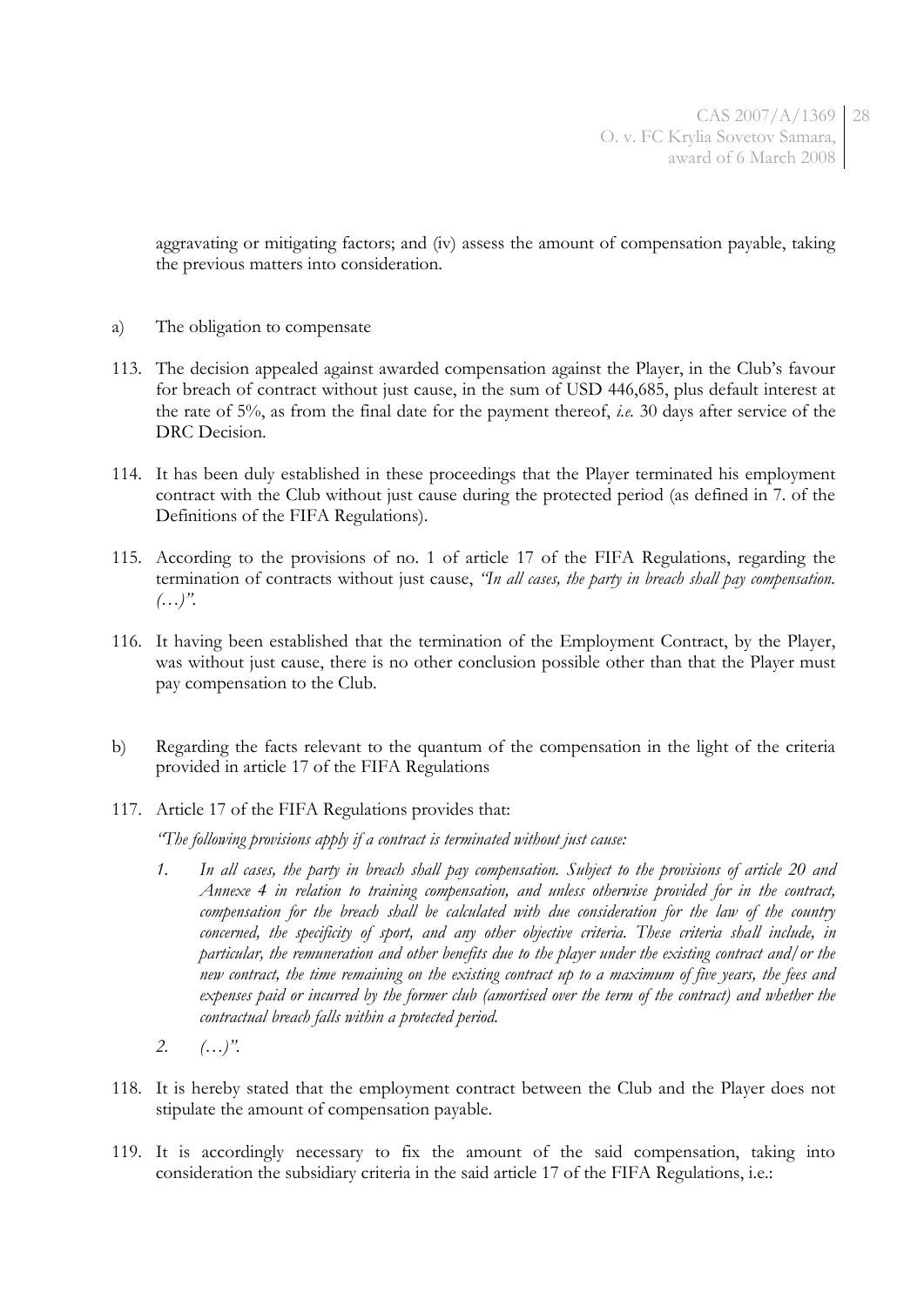- a) the law of the country in question;
- b) the specificity of the sport; and
- c) any other objective criteria. These criteria should include:
	- i. the remuneration and other benefits due to the player under the existing contract and/or the new contract;
	- ii. the time remaining on the existing contract up to a maximum of five years;
	- iii. the fees and expenses paid or incurred by the former club (amortised over the term of the contract); and
	- iv. whether the contractual breach falls within a protected period.
- 120. It is stated first of all, that the Single Arbitrator considers that the criteria stated above should be considered in the light of the circumstances and the specific case and that the said criteria are not necessarily cumulative. It should further be noted that the FIFA Commentary on the Regulations for the Status and Transfer of Players states that *"(…) The Regulations provide for some criteria that can be taken into account to establish compensation"* (cf. page 46, comment 1 – our underlining).
- 121. As regards the law of the country concerned, in accordance with the case-law adopted by CAS with respect to the calculation of compensation for a breach of contract committed by a player, the Sole Arbitrator will apply Swiss law, as the law of the country where the association taking the decision is domiciled  $(CAS 2005/A/902 \& 2005/A/903)$ , this means the Swiss Law. In particular, and in accordance to article 337(b) of the Swiss Code of Obligations, the Player has to reimburse the Club for damages suffered as a consequence of the early termination of the contract, which is, in any event, a general principle of law. Therefore, the amount of the compensation must be established according to the extent of the loss and damage.
- 122. Article 17 of FIFA Regulations also refers to the specificity of the sport, without however providing any indication as to the content of such factor. The Sole Arbitrator considers that the specificity of the sport must obviously take into consideration the independent nature of the sport, the free movement of the players and football as a market.
- 123. In relation to the criterion identified above as c.(i), the Single Arbitrator identifies two aspects, which are combined in this criterion: (i) the remuneration and financial benefits that the Player would have received until the end of the Employment Contract; and (ii) the financial benefit to be received as a consequence of the termination of the contract and the signing of a new contract with another club.
- 124. The following criteria, identified as c.(ii), is the time, not exceeding 5 years, during which a Club is unable to use a Player, who had no just cause to terminate his employment contract and also the time during which the Club could have improved and transferred the Player to another club and benefited financially there from. We consider in this regard that it is generally accepted that the longer the period between the termination and the end of the contractual term the greater is the potential increase in the Player's value.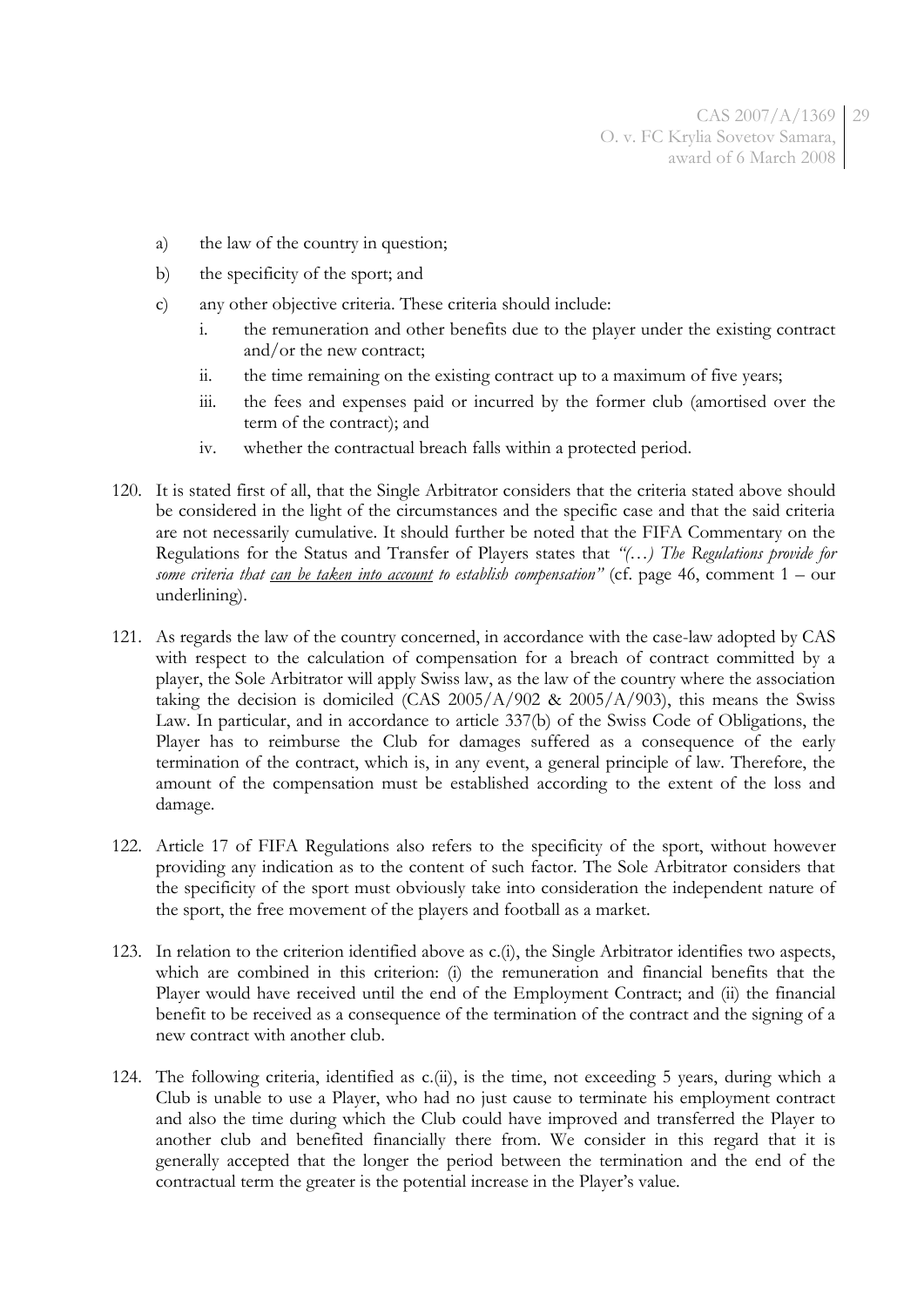- 125. The following criterion is a criterion, which involves essentially accounting factors, according to which the amount invested by the Club when it signs the Player is amortised over the contractual term. It has however to be established whether this amortisation is constant or whether it can be irregular, *i.e*. when the investment considered to have been amortised is not valued equally throughout the entire employment relationship. It is for the judge to decide upon the best way in which to deal with the amortisation of the investment on a case-by-case basis. The consolidated and generally accepted case-law has indicated a constant amortisation throughout the entire period of the contract's initial terms (CAS cases: CAS 2006/A/1141).
- 126. Finally, the protected period criterion is an objective criterion and it suffices to verify whether the breach of contract occurred during the period defined in the definitions in the FIFA Regulations.
- 127. Prior to linking the facts with article 17 of the FIFA Regulations, the reasons given by the DRC with regard to the fixing of the compensation and also the matters raised by the Club, should be borne in mind.
- 128. The DRC fixed the sum of USD 445,685, as compensation for the breach of contract and considered this sum to be *"adequate in view of the fact that the relevant employment contract would still run until 31 December 2008 and that the Respondent paid to the previous club of the player Temile in occasion of the transfer (August 2004) an amount of USD 649,000"*. Although the breakdown of the decision is not explained, the Single Arbitrator considers that it was fixed pursuant to article 42.2 of the Swiss Obligations Code, pursuant to which *"Lorsque le montant exact du dommage ne peut être établi, le juge le détermine équitablement en considération du cours ordinaire des choses et des mesures prises par la partie lésée"*.
- 129. The Club bases its claim as follows:
	- a. The Employment Contract signed had a validity of 52.5 months (mid-August 2004 to December 2008). Therefore, 24 months of the Employment Contract, i.e. 45.7% thereof, was unexpired.
	- b. The Club paid Levski Sofia compensation in the sum of USD 550,000 for the transfer of the Player. Thus, USD 251,428 of the transfer compensation paid is not yet amortized.
	- c. The loss of a young promising Player, who had still a potential to develop further.
	- d. The loss of the services of the Club until the end of the contract, *i.e.* two entire seasons.
	- e. The loss of the opportunity to negotiate the transfer of the Player to another club if he wanted to leave.
	- f. The costs of replacing the Player are an additional major investment for the Club, which it would not have incurred had the Player not breached his employment contract and left the Club.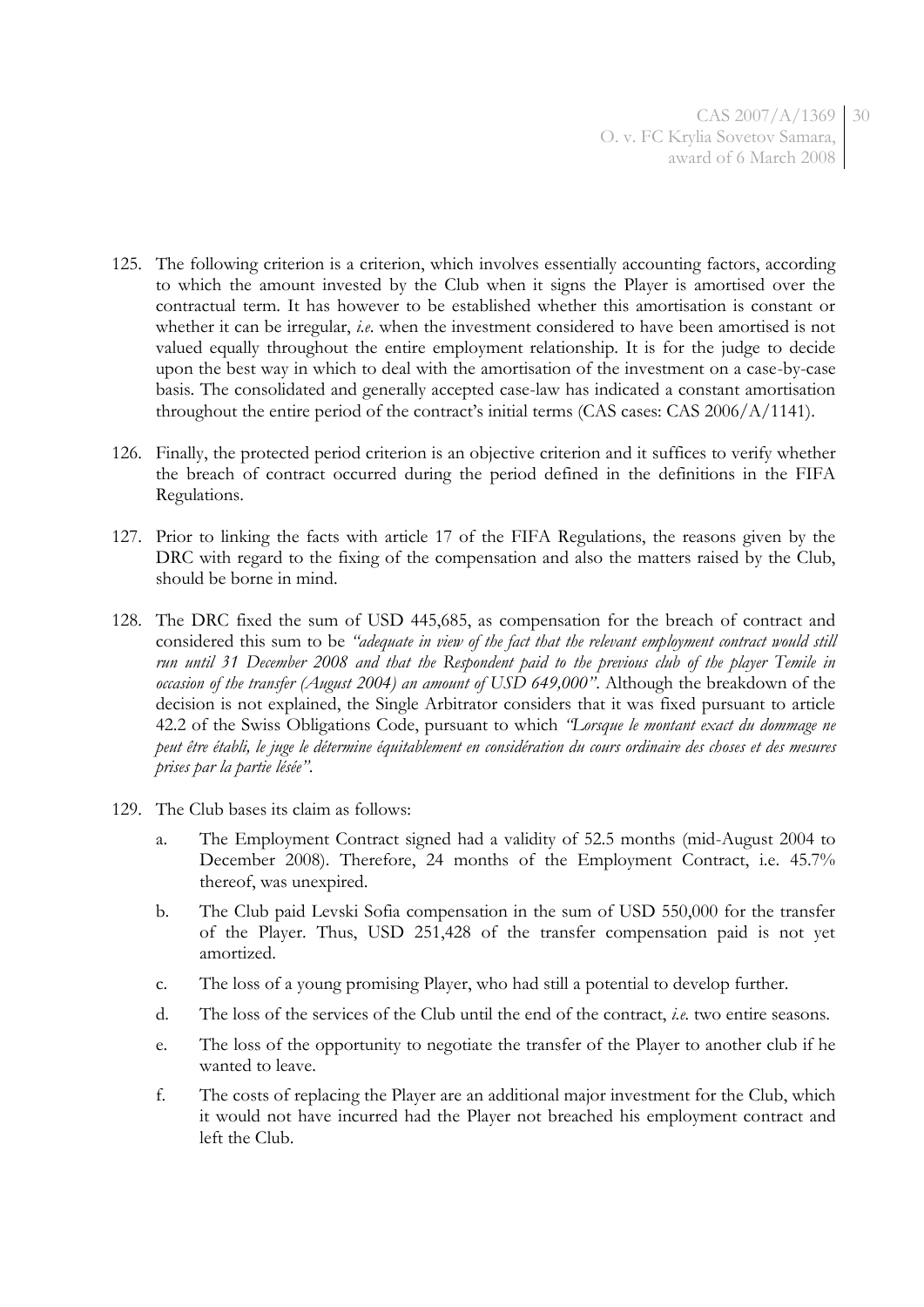- g. As aggravating circumstances, it should be taken into consideration that the breach without just cause occurred during the protected period.
- h. Art. 42 (2) of the Swiss Code of Obligations provides that if the existence or the exact amount of damages cannot be established, the judge shall assess them at his discretion, having regard to the ordinary course of events and the measures taken by the injured party in equity and on the basis of the ordinary course of the events. For this reason, the Club deems the compensation determined by the DRC in the amount of USD 446,685 to be correct and justified.
- 130. We shall now consider the facts considered by the Single Arbitrator to be relevant to the interpretation of article 17:
	- a. The Player signed an employment contract with the Club, which was valid until the 31st of December 2008;
	- b. The Club paid the sum of USD 550,000 for the transfer of the Player (at the hearing, the Club acknowledged that the amount of the transfer fee to be taken into consideration is only USD 550,000, and not USD 649,000 – which includes VAT, on which the DRC based its calculations);
	- c. The Player played in official first team matches for the Club for 1087 minutes in the 2005 season and 198 minutes in the 2006 season. In 2006, the Club, took part in competitions, which totalled 3090 minutes;
	- d. Between the  $11<sup>th</sup>$  and  $26<sup>th</sup>$  of July 2006, the Player was unable to play, on the recommendation of the Club's physician because he was undergoing medical treatment;
	- e. Following this period during which he was unable to play, the Player played one game with the Club's second team and refused to train with the second team;
	- f. On the  $27<sup>th</sup>$  of November 2006, the Player sent a notice of termination of the Employment Contract on sporting grounds to the RFU and FIFA, via the BFU;
	- g. Until February 2007, the Club was willing and interested in the reintegration of the Player;
	- h. In February 2007, it became clear, following attempted conciliation under the auspices of FIFA, that the parties were unable to settle their differences extrajudicially, by agreement;
	- i. The Employment Contract makes no provision regarding any damages or compensation for wrongful rescission or breach of contract by either party;
	- j. There were 23 months between February 2007 and the final date of the contract (31st December 2008);
	- k. The remuneration due to the Player, between February 2007 and December 2008, the final day of the contractual term, was USD 485.500 (cf. Appendix of the Employment Contract);
	- l. The sending of the letter referred to in point f. above by the Player occurred at the end of the second season of the contract with the Club and within 3 years of the signing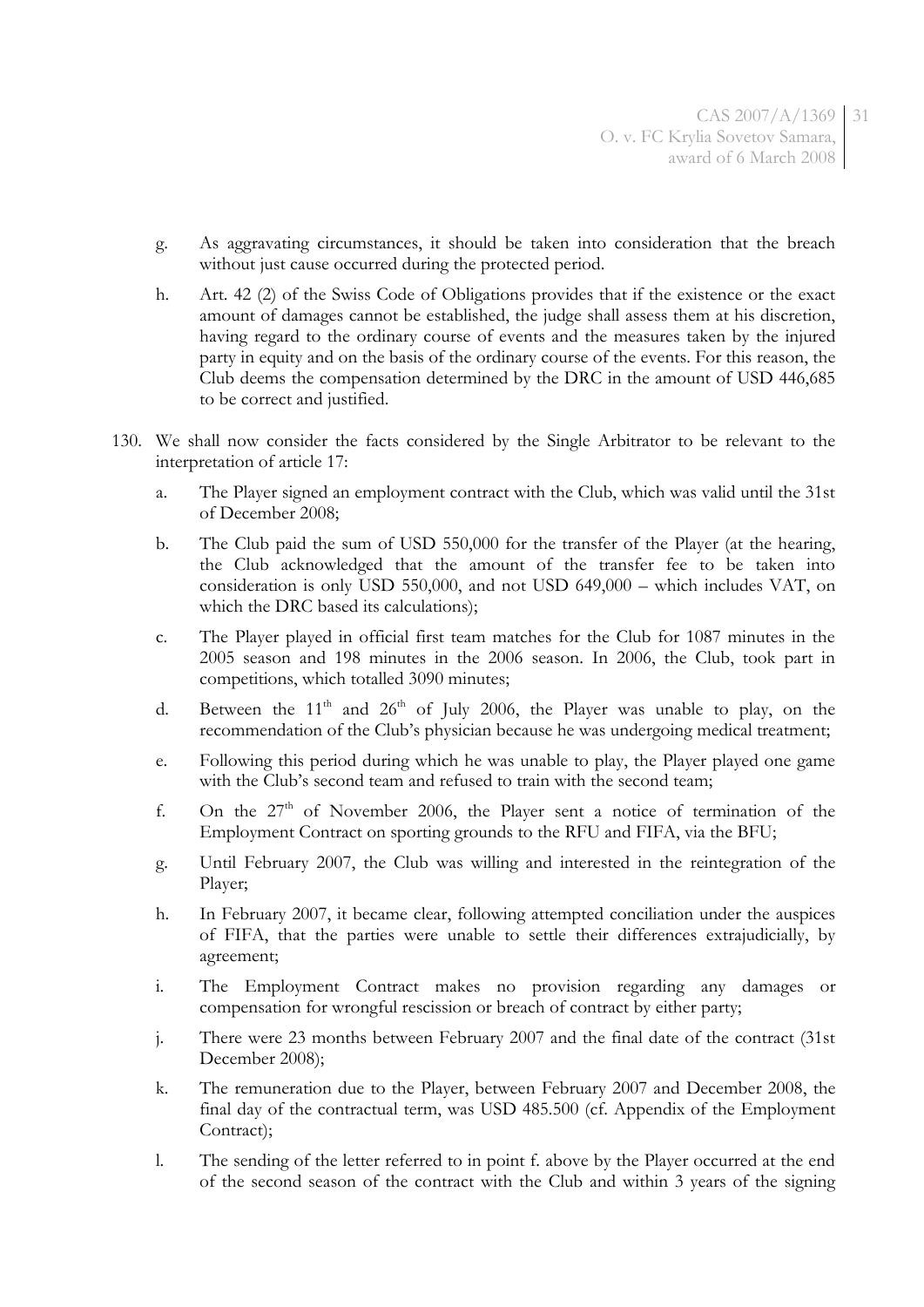thereof, which facts are relevant to the determination of the protected period for the purposes of the application of article 17 of the FIFA Regulations;

- m. It has also been proved that the Player has not received any financial benefit as a consequence of the termination of his Employment Contract with the Club, as he has not, since then, carried on the occupation of professional football player;
- n. It has not, on the other hand, been proved that the Club incurred any expense in respect of the replacement of the Player while it was deprived of his services;
- o. It has not been proved that the Club incurred any type of sporting loss or damage as a consequence of loss of performance in the competitions in which it played.;
- p. Finally, it has not been proved that there was any offer or possibility of a transaction, which was financially advantageous to the Club, which involved a possible transfer of Player, or that the Club was seeking the same.
- 131. If these facts are linked to the Club's arguments, it will be seen that the loss and damage pleaded by the Club in points  $c$ ,  $d$ ,  $e$ ) and  $\bar{f}$ , in its pleadings, in its documental evidence and at the hearing have not been proved, i.e.:
	- a. The loss of a young promising player, who had still a potential to develop further;
	- b. The loss of the services of the Club until the end of the contract, i.e. two entire seasons.
	- c. The loss of the opportunity to negotiate the transfer of the Player to another club if he wanted to leave;
	- d. The costs of replacing the Player are an additional major investment for the Club, which it would not have incurred had the Player not breached his employment contract and left the Club.

We shall now consider the application of the relevant facts to the decision in this appeal, in the light of each of the criteria referred to in article 17 of the FIFA Regulations.

- 132. Taking into consideration the last sporting season during which the Player was with the Club, there is nothing to suggest that the Club considered the Player to be a valid option for its team, or that it considered that he had any particular potential. The fact that he played in very few games and was not a player, who the Club wished to develop and the fact that he was listed to play for the Club's second team, are indications that, contrary to what the Club now claims, it did not consider the Player to be a *"young promising player, who had still a potential to develop further"* (cf. page 15 of the Answer filed by the Respondent).
- 133. The fact that the Club was unable to use the Player also does not appear to amount to loss or damage, which can, in the light of the present circumstances, be compensated. The fact that he played in very few official games for the Club in 2006, clearly demonstrates that the Club did not regard the Player as a valid option for its squad.
- 134. It is likewise difficult in this context to consider that the Club has proved that it was prejudiced by the fact that it was unable to negotiate the transfer of the Player. There was no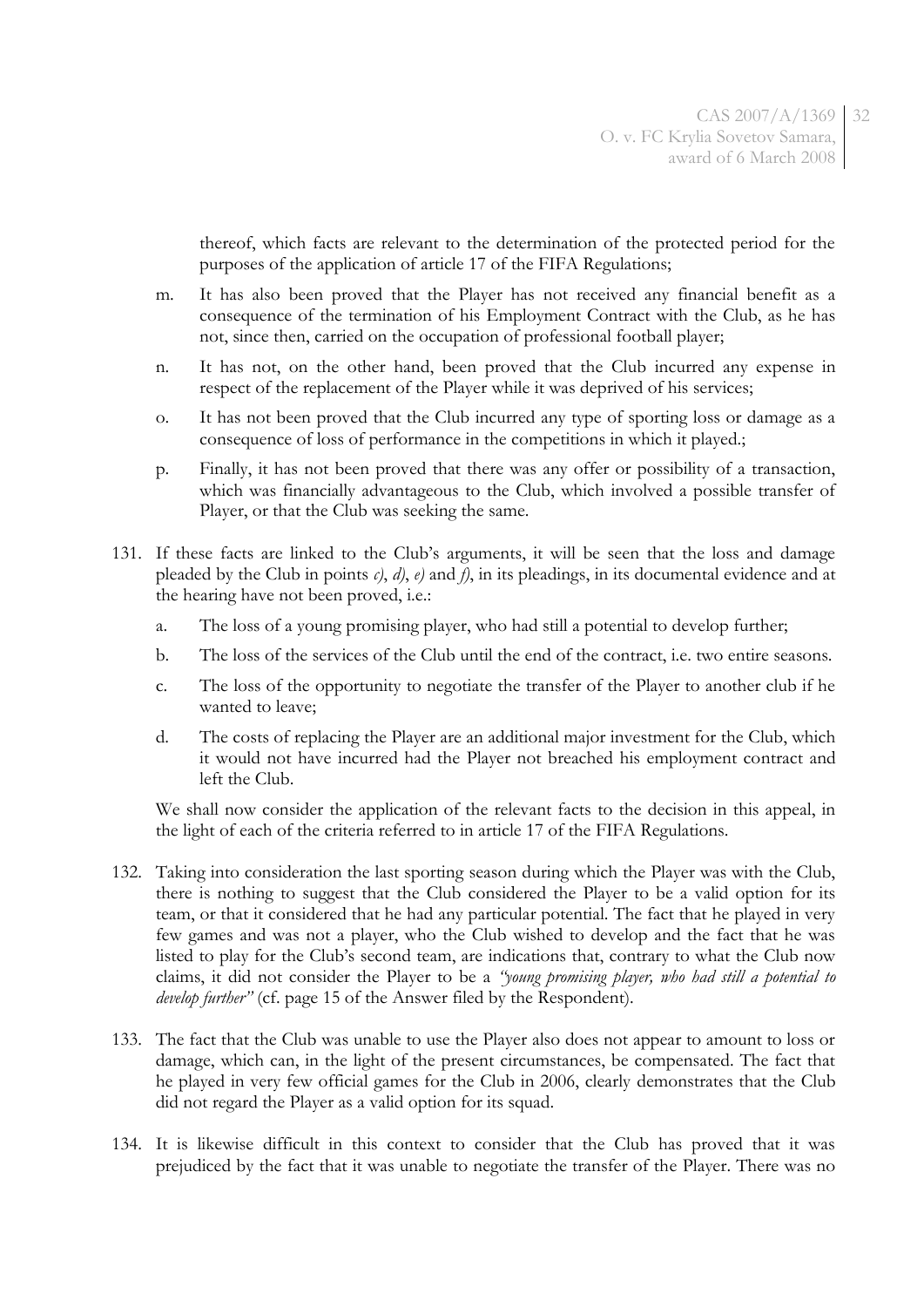evidence of any offers for the Player by third party clubs, or of ongoing negotiations with a view to such a transfer. It is not difficult to discern why this was so, as a Player who has played only 198 minutes is very unlikely to be coveted by other teams. There is nothing in the Club's attitude, which can lead to the conclusion that this situation would have altered during the two years until the end of the contract. It is accordingly not foreseeable that the Player's market value, which is what makes a transfer possible, would have increased significantly, which is why this factor has not been taken into consideration, in this case, in the calculation of the compensation due to the Club.

- 135. It is also noteworthy that the Club always expressed a wish that the Player be reintegrated. In the light of the facts stated above, the Single Arbitrator considers this to be a formal willingness on the part of the Club to perform the contract it had signed, rather than a material interest in the Player as a sporting asset.
- 136. In the submissions made at the hearing by counsel for the Club, the Club stated that the only rights the Player could claim were the right *"to train and be paid his salary"*. The Single Arbitrator considers, with all due respect, that there is one other right in addition to those mentioned, which also merit the protection of the law, *i.e*. the right to play and compete, or rather the right to an effective occupation, which right underlies the rule in article 15 of the FIFA Regulations.
- 137. Although it is not of particular relevance to this case, it can always be said, given the Player's income and the little use made of him during the 2006 season, that the cost of the Player substantially exceeded the income received by the Club in connection with him. Indeed, the early termination of the Employment Contract resulted in a "saving" of approximately USD 485,500 (given the financial commitments assumed to the Player in the Employment Contract) in respect of a Player, who, according to the Club, was not a possible squad member.
- 138. Finally, it was not proved that the Club incurred any expenses or costs in respect of the acquisition or maintenance in its service of any other player in order to replace the Player. No evidence has been adduced of any acquisition of a player for the same position or of the promotion of a replacement from the lower levels of the Club at an additional expense to the Club.
- 139. We shall now consider the arguments regarding the amortisation of the investment made by the Club in respect of the transfer of the Player.
- 140. The Player ceased to work for the Club on the 27th of November 2006.
- 141. Various contacts were made between the parties via FIFA between this date and February 2007 with a view to the amicable resolution of the dispute.
- 142. In February 2007, the Club definitively lost interest in the return of the Player, and acknowledged that the situation could not be resolved by negotiations.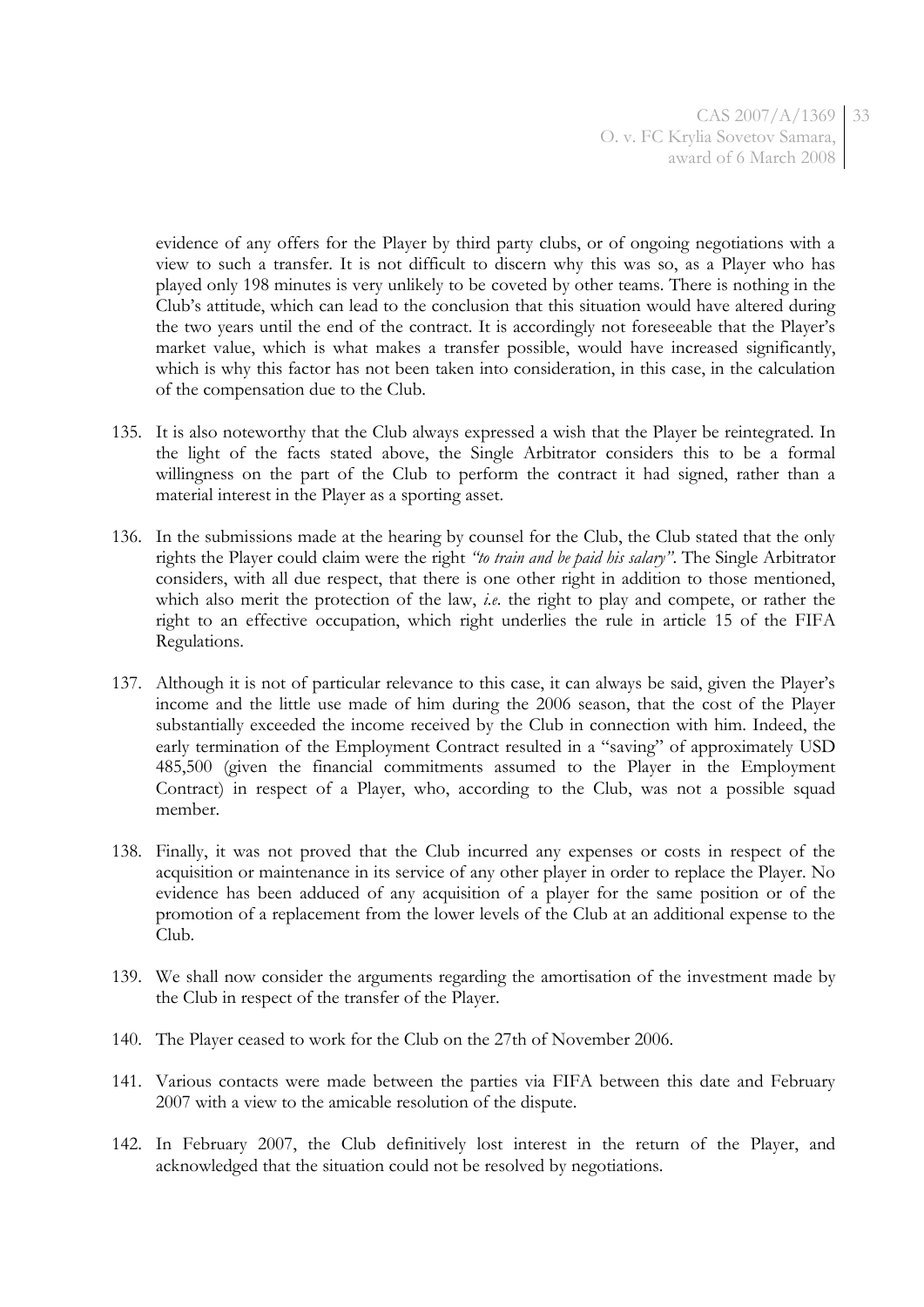- 143. There were 23 (twenty-three) unexpired months between the time in February 2007, when FIFA advised the Parties to consider their professional relationship to be definitively at an end, after which the Club ceased to seek to convince the Player to return to its team, and the end of the Employment Contract, which, it will be recalled, terminated on the  $31<sup>st</sup>$  of December 2008.
- 144. The Club paid the total sum of USD 550,000, by way of a transfer fee, for the Player.
- 145. When the breach of contract by the Player occurred, 23/52.5 of the investment made by the Club, *i.e.* the equivalent of USD 240,952.38, calculated as follows:
	- amortisation of transfer compensation paid by the Club to the former club Levski Sofia, based on the following calculations [a: b x c = 240,952.38], being:
	- $a =$  transfer fee paid by the Club to Levski Sofia Club: USD 550.000;
	- $b =$  contract duration: 52.5 months
	- $c =$  contract remaining period: 23 month
- 146. This sum is considered to have been proved and to be owed to the Club.
- c) Aggravating and Mitigating Factors
- 147. It has been proved that the Player rescinded the Employment Contract without just cause during the protected period. However, the following mitigating factors must also be taken into consideration:
	- a. the Club contributed to the cause of the Player's discontent and to his decision to leave the Club, as it did not allow him to play regularly in competitions, which circumstance is capable of amounting to the frustration of a legitimate expectation on the part of the Player, given his professional history. It is necessary, when considering the proper compensation to be awarded to the Club not to ignore the fact that the most relevant material criterion for the confirmation of the existence of sporting just cause (participation in less than 10% of the Official Matches of his team) was complied with, for reasons imputable to the Club, even if it was fully entitled so to do in the exercise of its freedom to manage in the selection of the players, who will, or will not, play in its sporting competitions.
	- b. It also follows from the matters stated above that the Single Arbitrator is not convinced that the Player was a relevant asset of the Club, *i.e.* that he was a Player whom the Club valued.
	- c. The Single Arbitrator is convinced that the Player did not act in bad faith when he sought the rescission of his contract with the Club, as he was convinced that he had just cause. For, following the treatment, which the Player received between the  $11<sup>th</sup>$  and  $26<sup>th</sup>$ of June 2006, the Club insisted, in the Single Arbitrator's opinion, in an unjustified manner, that the Player train with the "Second Team", a situation, which the Player did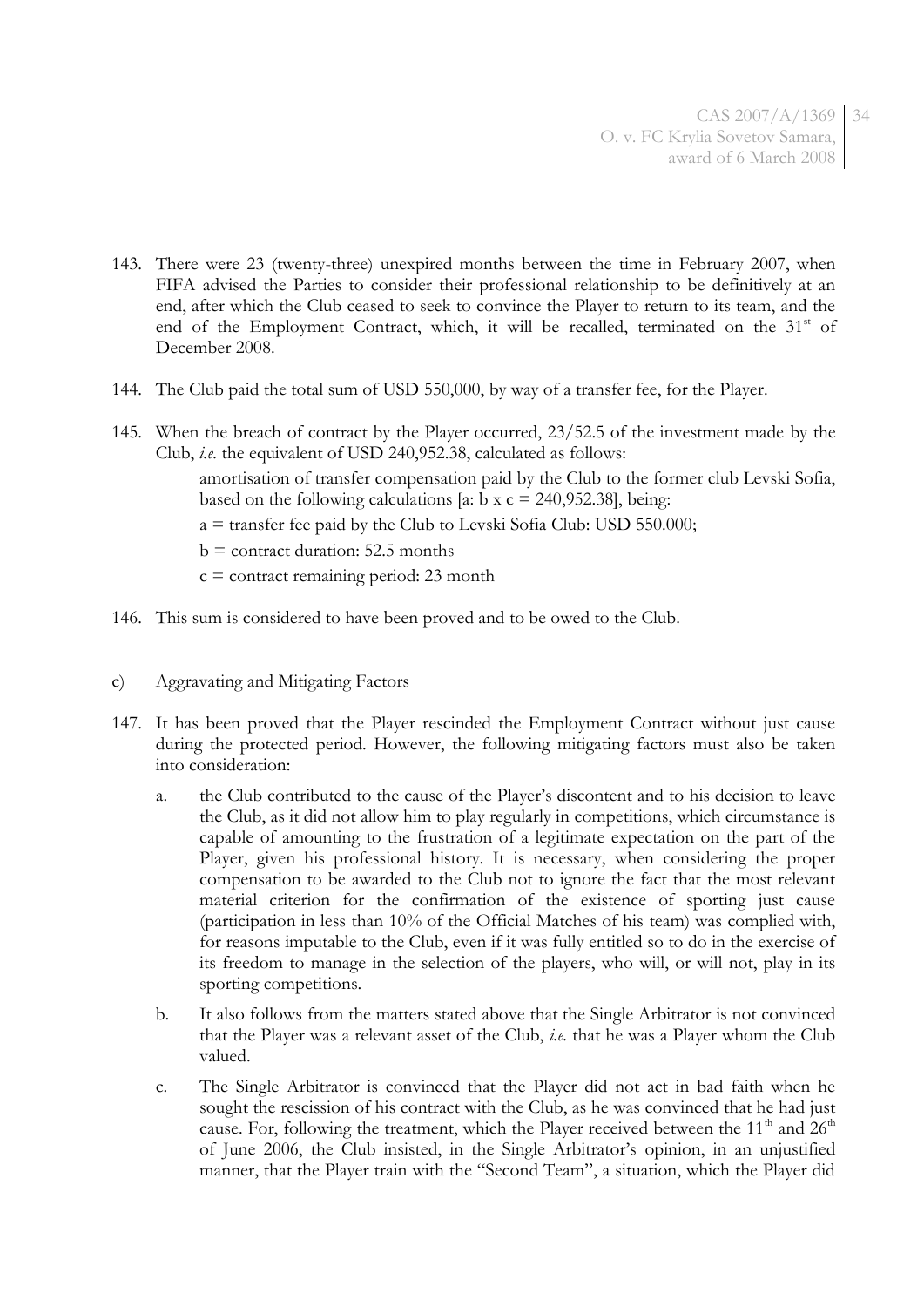not accept. It has likewise not been established why the Club fielded the Player to play in the "Second Team", which only occurred once and which, given the specific circumstances of the case, certainly contributed to the Player's doubts as to the Club's convictions regarding his sporting qualities and capacities. Although the Employment Contract makes no mention of the specific manner in which the Player was engaged to play exclusively in the Club's first team, this conclusion can be drawn from the legitimate expectations that were legitimately created on the part of the Player, by the terms of his contract and his significant participation in the first team during the 2005 sporting season.

- d. Finally, there is the fact that the Player did not benefit financially from the wrongful rescission of the contract, indeed, quite to the contrary, as he ceased to earn the significant remuneration to which he was entitled and which was being paid to him by the Club.
- d) The fixing of the compensation payable to the Player by the Club
- 148. In the light of the matters hereinbefore stated and taking the Single Arbitrator's evaluation of the facts found to have been proved in these proceedings and the aggravating and mitigating factors into consideration, the Single Arbitrator considers that the compensation due to the Club should not exceed the unamortised portion of the investment made by the Club with regard to the transfer of the Player to its team, in the sum of  $\epsilon$  240,952.38, plus default interest payable as from the date on which the contractual relationship is considered to have been breached, i.e. the  $27<sup>th</sup>$  of November 2006, the date on which the rescission was invalidly effected by the Player.
- *C. Sporting Sanctions*
- 149. The provisions of paragraph 3 of article 17 of the FIFA Regulations are clear when they provide that:

*"In addition to the obligation to pay compensation, sporting sanctions shall also be imposed on any player found to be in breach of contract during the protected period. This sanction shall be a four-month restriction on playing in official matches. In the case of aggravating circumstances, the restriction shall last six months. In all cases, these sporting sanctions shall take effect from the start of the following season at the new club. Unilateral breach without just cause or sporting just cause after the protected period shall not result in sporting sanctions. Disciplinary measures may, however, be imposed outside the protected period for failure to give notice of termination within 15 days of the last official match of the season (including national cups) of the club with which the player is registered. The protected period starts again when, while renewing the contract, the duration of the previous contract is extended".*

150. The Appellant has filed the present appeal only against the Club and not against FIFA. The Sole Arbitrator agrees that an appeal against any sporting sanctions imposed by the FIFA competent bodies must also be filed against FIFA, in accordance to the CAS case-law.